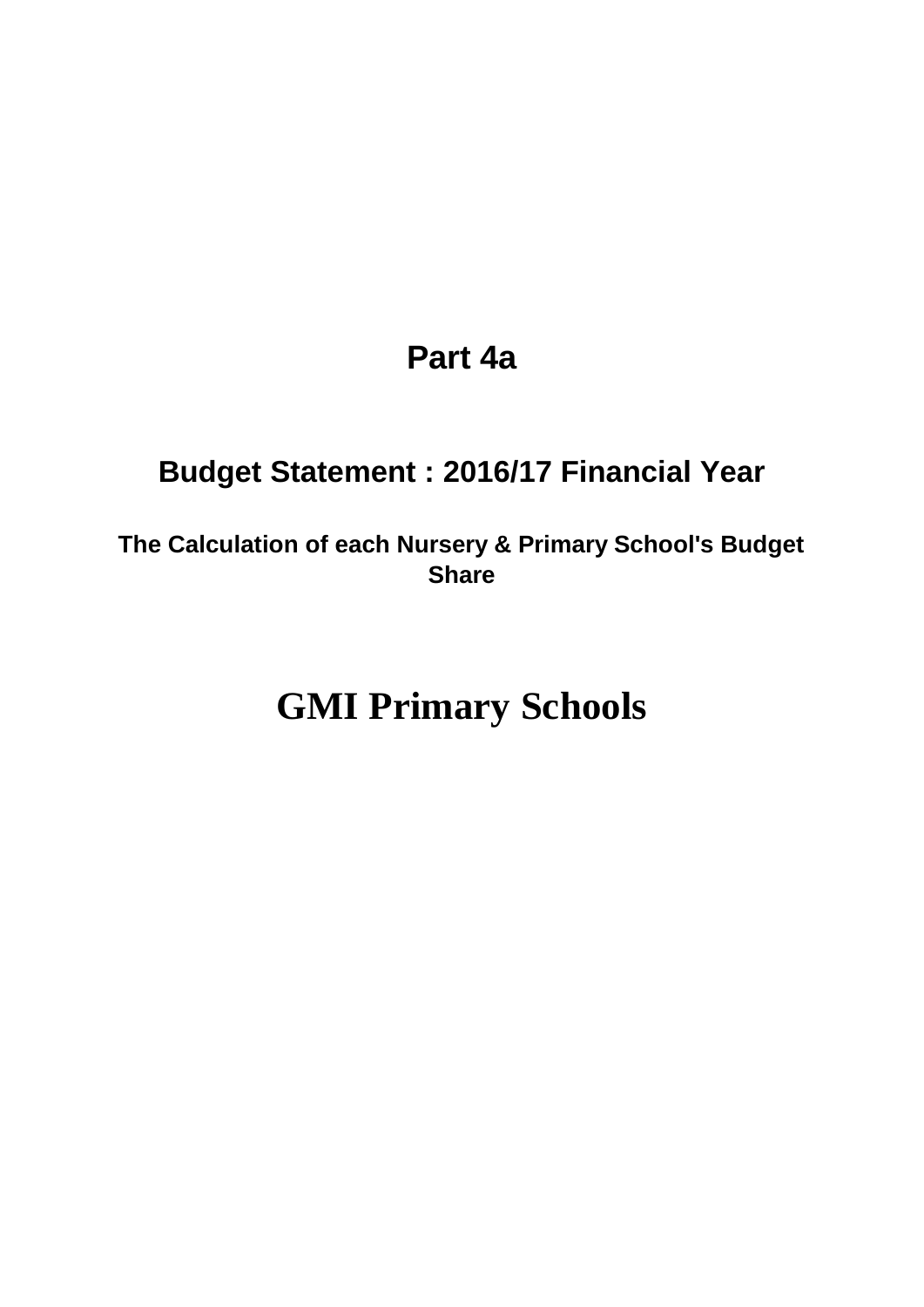### *Acorn Integrated Primary*

Primary Free School Meal pupils : Nursery Class JSA/IS pupils (FTE) :

| Number                      | Percent | Band |
|-----------------------------|---------|------|
| $\epsilon$ $\alpha$<br>2.5C | 18.52%  |      |
| י ו                         | 20.90%  |      |

**Age Weighted Pupils £2,044.3799 Nursery & Primary AWPU Cash Value :**

. . .

|                 |                         |                      |            |                    | (ie for a weighting of $1.0$ )    |
|-----------------|-------------------------|----------------------|------------|--------------------|-----------------------------------|
|                 | <b>AWPU Funding</b>     | <b>Pupil Numbers</b> | Weightings | <b>AWPU Totals</b> | <b>Funding</b><br>Allocated $(f)$ |
|                 | Nursery Class Part-Time | 27                   | 0.895      | 24.17              | 49,402                            |
|                 | Nursery Class Full-Time |                      | 1.35       |                    |                                   |
| KS1             | Year 1                  | 29                   | 1.08       | 31.32              | 64,030                            |
|                 | Year 2                  | 30                   | 1.08       | 32.40              | 66,238                            |
|                 | Year 3                  | 30                   | 1.08       | 32.40              | 66,238                            |
|                 | Year 4                  | 27                   | 1.08       | 29.16              | 59,614                            |
| KS <sub>2</sub> | Year 5                  | 29                   | 1.08       | 31.32              | 64,030                            |
|                 | Year 6                  | 28                   | 1.08       | 30.24              | 61,822                            |
|                 | Year 7                  | 28                   | 1.08       | 30.24              | 61,822                            |
|                 | <b>Totals</b>           | 228                  |            | 241.25             | 493,196                           |

| <b>AWPU Related Funding Factors</b> | Number of<br><b>Pupils</b> | <b>Funding per</b><br>Pupil $(\mathbf{f})$ | <b>Funding</b><br>Allocated $(\mathbf{\pounds})$ |
|-------------------------------------|----------------------------|--------------------------------------------|--------------------------------------------------|
| Children of Service Personnel       |                            |                                            |                                                  |
| Children of the Traveller Community |                            |                                            |                                                  |
| Looked After Children               | 0.5                        | 1.022.19                                   | 511                                              |
| Newcomer Pupils                     |                            | 1.022.19                                   | 1.022                                            |

| <b>Other Funding</b>             | <b>Number of Units</b> | <b>Funding per</b><br>Unit $(f)$ | <b>Funding</b><br>Allocated $(f)$ |
|----------------------------------|------------------------|----------------------------------|-----------------------------------|
| Premises Area funding            | 1,551.00               | 8.62                             | 13,363                            |
| Premises per (FTE) Pupil Funding | 214.50                 | 85.67                            | 18,376                            |
| <b>Total Premises</b>            |                        |                                  | 31,739                            |
|                                  |                        |                                  |                                   |
| Landlord Maintenance             | 1,551.00               | 13.00                            | 20,163                            |

#### **TSN - Social Deprivation (SD)**

| Nursery SD weighted (JSA/IS/FSME) | 2.50     | 672.54   | 1,681  |
|-----------------------------------|----------|----------|--------|
| Nursery Additional SD             | Assessed | Assessed | 70     |
| Primary SD (weighted FSME)        | 42       | 613.60   | 25,771 |
| Primary Additional SD             | Assessed | Assessed | 1,144  |
| <b>Total TSN</b>                  | 28,666   |          |        |

| <b>Small Schools Support</b>      | Assessed | Assessed | 21,692 |
|-----------------------------------|----------|----------|--------|
| <b>Foundation Stage</b>           | Assessed | Assessed | 29,172 |
| Primary Principals' Release Time  | Assessed | Assessed | 8,128  |
| <b>Teachers Salary Protection</b> | Assessed | Assessed | 14,413 |
| <b>Administration Costs</b>       | Assessed | Assessed | 27,740 |
|                                   |          |          |        |
| <b>Transitional Funding</b>       | Assessed | Assessed | 2,786  |

### **2016/17 CFF Budget Share 679,230**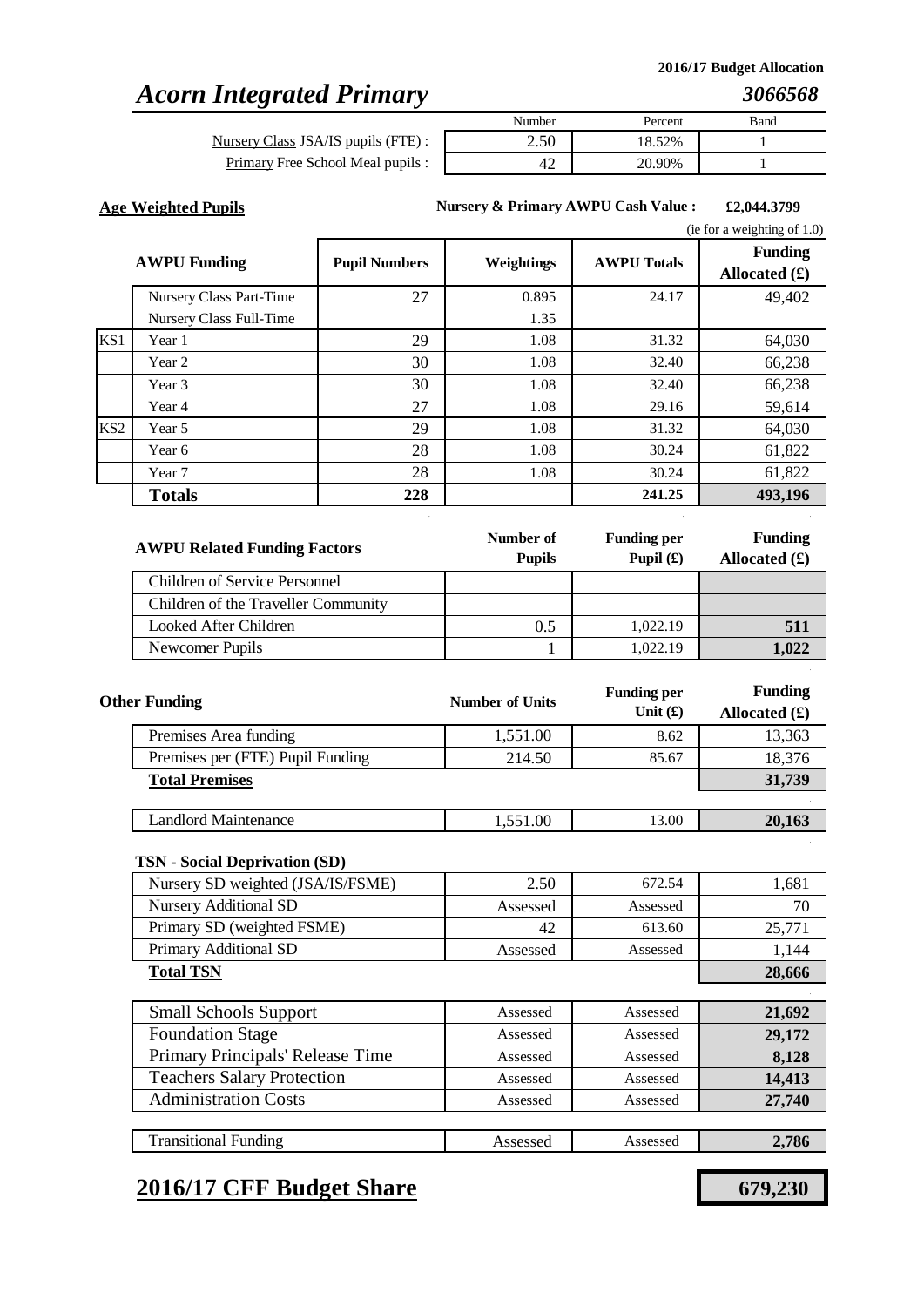# *Braidside Integrated Primary*

Nursery Class JSA/IS pupils (FTE) : Primary Free School Meal pupils

|                | Number | Percent | Band |
|----------------|--------|---------|------|
| $\bullet$<br>٠ |        | 15.38%  |      |
| $\bullet$<br>۰ | $\cap$ | 96%     |      |

**Age Weighted Pupils £2,044.3799 Nursery & Primary AWPU Cash Value :**

. . .

|     |                         |                      |            |                    | (ie for a weighting of $1.0$ )    |
|-----|-------------------------|----------------------|------------|--------------------|-----------------------------------|
|     | <b>AWPU Funding</b>     | <b>Pupil Numbers</b> | Weightings | <b>AWPU Totals</b> | <b>Funding</b><br>Allocated $(f)$ |
|     | Nursery Class Part-Time | 26                   | 0.895      | 23.27              | 47,573                            |
|     | Nursery Class Full-Time |                      | 1.35       |                    |                                   |
| KS1 | Year 1                  | 34                   | 1.08       | 36.72              | 75,070                            |
|     | Year 2                  | 46                   | 1.08       | 49.68              | 101,565                           |
|     | Year 3                  | 38                   | 1.08       | 41.04              | 83,901                            |
|     | Year 4                  | 47                   | 1.08       | 50.76              | 103,773                           |
| KS2 | Year 5                  | 39                   | 1.08       | 42.12              | 86,109                            |
|     | Year 6                  | 44                   | 1.08       | 47.52              | 97,149                            |
|     | Year 7                  | 43                   | 1.08       | 46.44              | 94,941                            |
|     | <b>Totals</b>           | 317                  |            | 337.55             | 690,080                           |

| <b>AWPU Related Funding Factors</b> | Number of<br><b>Pupils</b> | <b>Funding per</b><br>Pupil $(\mathbf{f})$ | <b>Funding</b><br>Allocated $(\mathbf{\pounds})$ |
|-------------------------------------|----------------------------|--------------------------------------------|--------------------------------------------------|
| Children of Service Personnel       |                            |                                            |                                                  |
| Children of the Traveller Community |                            | 1,022.19                                   | 3,067                                            |
| Looked After Children               |                            |                                            |                                                  |
| Newcomer Pupils                     | 2.5                        | 1.022.19                                   | 2.555                                            |

| <b>Other Funding</b>             | <b>Number of Units</b> | <b>Funding per</b><br>Unit $(f)$ | <b>Funding</b><br>Allocated $(f)$ |
|----------------------------------|------------------------|----------------------------------|-----------------------------------|
| Premises Area funding            | 1,498.00               | 8.62                             | 12,907                            |
| Premises per (FTE) Pupil Funding | 304.00                 | 85.67                            | 26,043                            |
| <b>Total Premises</b>            |                        |                                  | 38,950                            |
|                                  |                        |                                  |                                   |
| Landlord Maintenance             | 1,498.00               | 13.00                            | 19,474                            |

#### **TSN - Social Deprivation (SD)**

| Nursery SD weighted (JSA/IS/FSME) | 2.00     | 672.54   | 1.345  |
|-----------------------------------|----------|----------|--------|
| <b>Nursery Additional SD</b>      | Assessed | Assessed | 56     |
| Primary SD (weighted FSME)        | 133      | 613.60   | 81,590 |
| Primary Additional SD             | Assessed | Assessed | 14.322 |
| <b>Total TSN</b>                  |          |          | 97,313 |
|                                   |          |          |        |

| <b>Small Schools Support</b>      | Assessed | Assessed | 1,972  |
|-----------------------------------|----------|----------|--------|
| <b>Foundation Stage</b>           | Assessed | Assessed | 36,532 |
| Primary Principals' Release Time  | Assessed | Assessed | 739    |
| <b>Teachers Salary Protection</b> | Assessed | Assessed | 21,433 |
| <b>Administration Costs</b>       | Assessed | Assessed | 38,480 |
|                                   |          |          |        |

Assessed Assessed

### **2016/17 CFF Budget Share 950,595**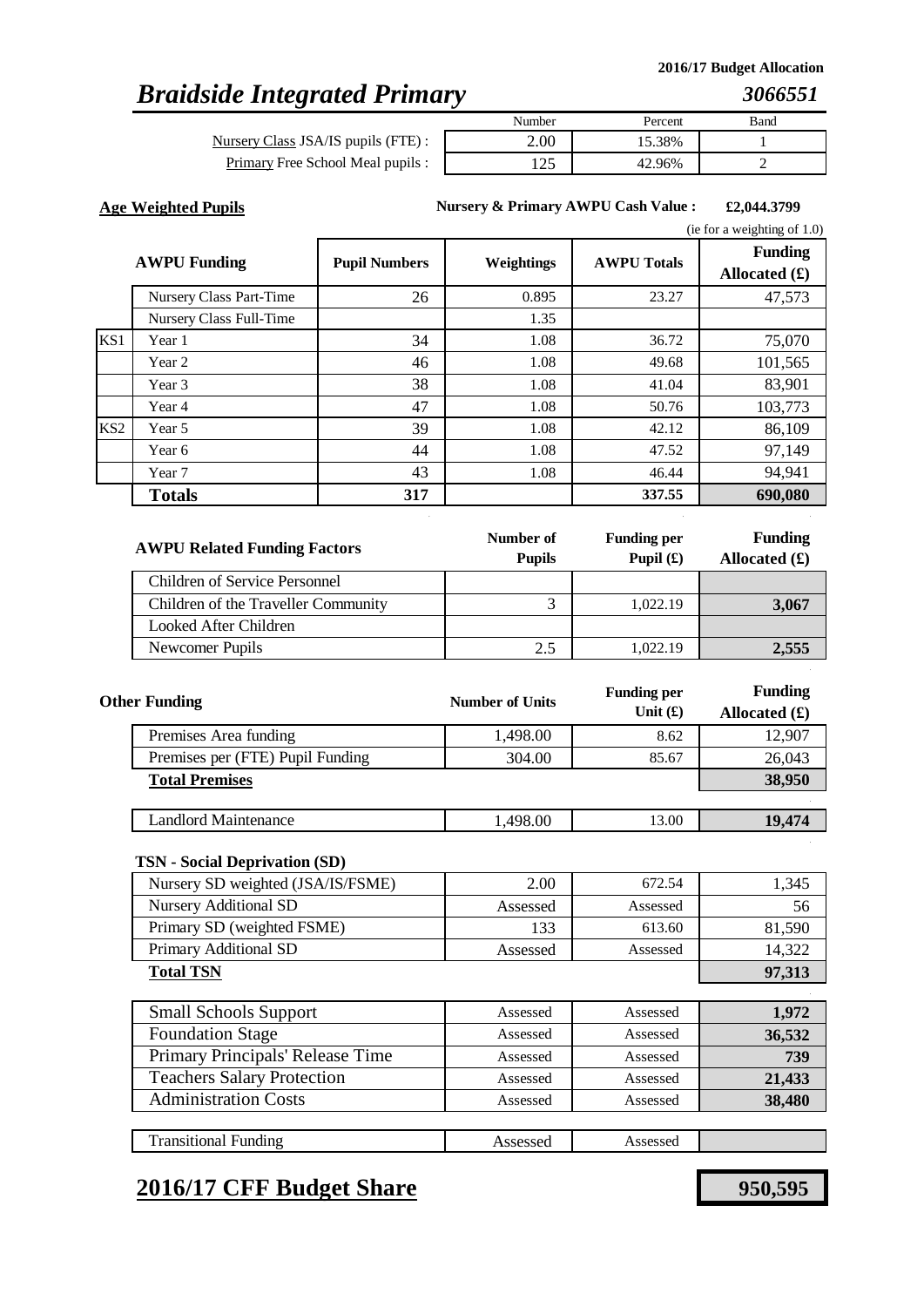# *Bridge Integrated Primary*

Primary Free School Meal pupils : Nursery Class JSA/IS pupils (FTE) :

| Number | Percent | Band |
|--------|---------|------|
|        |         |      |
| 09     | 26.20%  |      |

**Age Weighted Pupils £2,044.3799 Nursery & Primary AWPU Cash Value :**

. . .

|                 |                         |                      |            |                    | (ie for a weighting of $1.0$ )    |
|-----------------|-------------------------|----------------------|------------|--------------------|-----------------------------------|
|                 | <b>AWPU Funding</b>     | <b>Pupil Numbers</b> | Weightings | <b>AWPU Totals</b> | <b>Funding</b><br>Allocated $(f)$ |
|                 | Nursery Class Part-Time |                      | 0.895      |                    |                                   |
|                 | Nursery Class Full-Time |                      | 1.35       |                    |                                   |
| KS1             | Year 1                  | 59                   | 1.08       | 63.72              | 130,268                           |
|                 | Year 2                  | 60                   | 1.08       | 64.80              | 132,476                           |
|                 | Year 3                  | 58                   | 1.08       | 62.64              | 128,060                           |
|                 | Year 4                  | 60                   | 1.08       | 64.80              | 132,476                           |
| KS <sub>2</sub> | Year 5                  | 59                   | 1.08       | 63.72              | 130,268                           |
|                 | Year 6                  | 60                   | 1.08       | 64.80              | 132,476                           |
|                 | Year 7                  | 60                   | 1.08       | 64.80              | 132,476                           |
|                 | <b>Totals</b>           | 416                  |            | 449.28             | 918,499                           |

| <b>AWPU Related Funding Factors</b> | Number of<br><b>Pupils</b> | <b>Funding per</b><br>Pupil $(\mathbf{f})$ | <b>Funding</b><br>Allocated $(\pounds)$ |
|-------------------------------------|----------------------------|--------------------------------------------|-----------------------------------------|
| Children of Service Personnel       |                            |                                            |                                         |
| Children of the Traveller Community |                            |                                            |                                         |
| Looked After Children               |                            | 1,022.19                                   | 3,067                                   |
| Newcomer Pupils                     | 4                          | 1.022.19                                   | 4,089                                   |

| <b>Other Funding</b>             | <b>Number of Units</b> | <b>Funding per</b><br>Unit $(f)$ | <b>Funding</b><br>Allocated $(f)$ |
|----------------------------------|------------------------|----------------------------------|-----------------------------------|
| Premises Area funding            | 2,228.00               | 8.62                             | 19,196                            |
| Premises per (FTE) Pupil Funding | 416.00                 | 85.67                            | 35,638                            |
| <b>Total Premises</b>            |                        |                                  | 54,835                            |
|                                  |                        |                                  |                                   |
| Landlord Maintenance             | 2,228.00               | 13.00                            | 28,964                            |

### **TSN - Social Deprivation (SD)**

| Nursery SD weighted (JSA/IS/FSME) |          |          |        |
|-----------------------------------|----------|----------|--------|
| Nursery Additional SD             | Assessed | Assessed |        |
| Primary SD (weighted FSME)        | 109      | 613.60   | 66,882 |
| Primary Additional SD             | Assessed | Assessed | 2.970  |
| <b>Total TSN</b>                  |          |          | 69.852 |

| <b>Small Schools Support</b>      | Assessed | Assessed |        |
|-----------------------------------|----------|----------|--------|
| <b>Foundation Stage</b>           | Assessed | Assessed | 50,199 |
| Primary Principals' Release Time  | Assessed | Assessed |        |
| <b>Teachers Salary Protection</b> | Assessed | Assessed | 29,589 |
| <b>Administration Costs</b>       | Assessed | Assessed | 51,920 |
|                                   |          |          |        |
| <b>Transitional Funding</b>       | Assessed | Assessed | 776    |

### **2016/17 CFF Budget Share 1,211,790**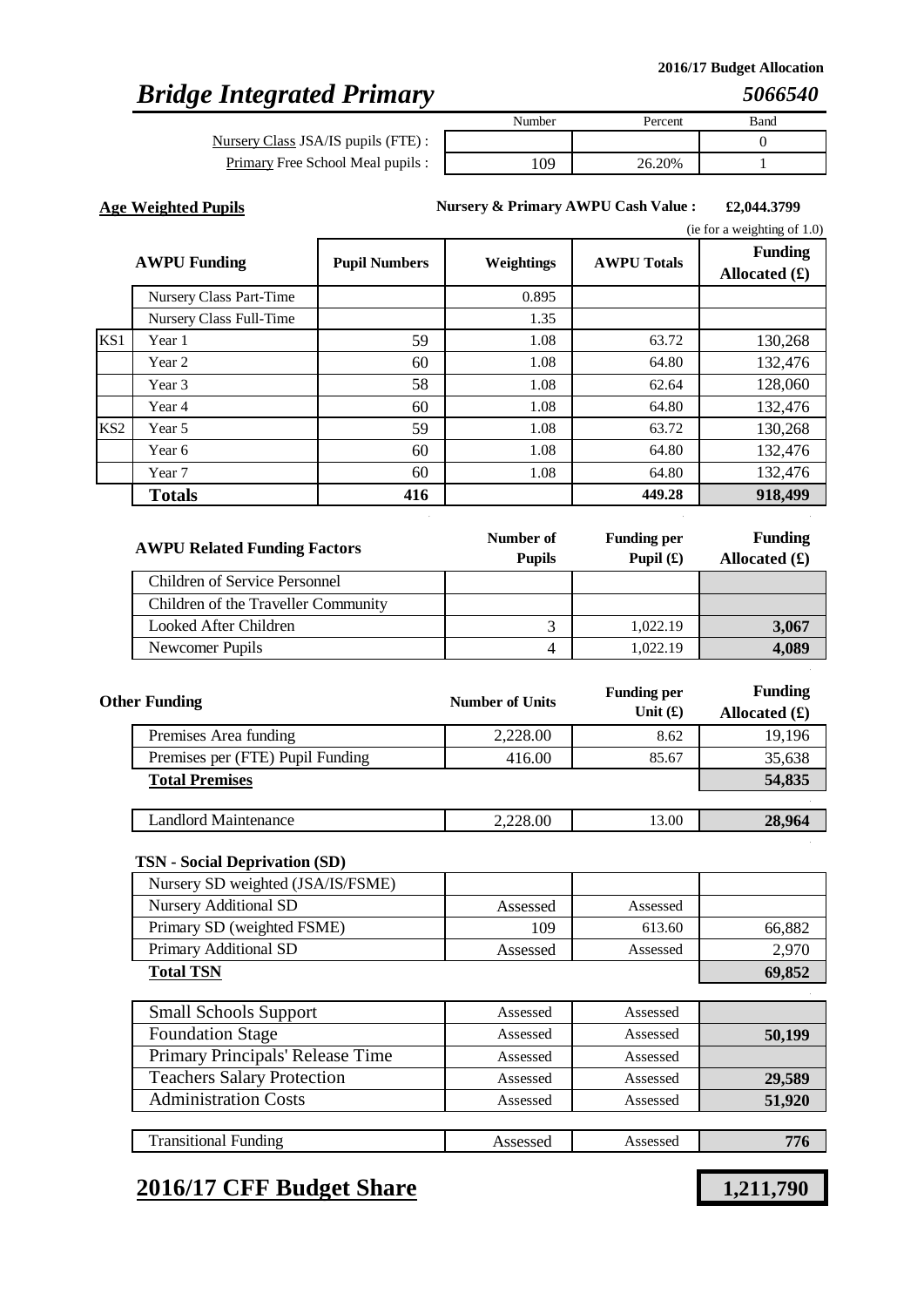# *Cedar Integrated Primary*

Nursery Class JSA/IS pupils (FTE) : Primary Free School Meal pupils :

| Number | Percent | Band |
|--------|---------|------|
|        | 7.69%   |      |
|        | 15.71%  |      |

**Age Weighted Pupils £2,044.3799 Nursery & Primary AWPU Cash Value :**

. . .

|                 |                         |                      |            |                    | (ie for a weighting of $1.0$ )    |
|-----------------|-------------------------|----------------------|------------|--------------------|-----------------------------------|
|                 | <b>AWPU Funding</b>     | <b>Pupil Numbers</b> | Weightings | <b>AWPU Totals</b> | <b>Funding</b><br>Allocated $(f)$ |
|                 | Nursery Class Part-Time | 26                   | 0.895      | 23.27              | 47,573                            |
|                 | Nursery Class Full-Time |                      | 1.35       |                    |                                   |
| KS <sub>1</sub> | Year 1                  | 29                   | 1.08       | 31.32              | 64,030                            |
|                 | Year 2                  | 24                   | 1.08       | 25.92              | 52,990                            |
|                 | Year 3                  | 29                   | 1.08       | 31.32              | 64,030                            |
|                 | Year 4                  | 29                   | 1.08       | 31.32              | 64,030                            |
| KS <sub>2</sub> | Year 5                  | 27                   | 1.08       | 29.16              | 59,614                            |
|                 | Year 6                  | 24                   | 1.08       | 25.92              | 52,990                            |
|                 | Year 7                  | 29                   | 1.08       | 31.32              | 64,030                            |
|                 | <b>Totals</b>           | 217                  |            | 229.55             | 469,287                           |

| <b>AWPU Related Funding Factors</b> | Number of<br><b>Pupils</b> | <b>Funding per</b><br>Pupil $(\mathbf{\hat{x}})$ | <b>Funding</b><br>Allocated $(\mathbf{\pounds})$ |
|-------------------------------------|----------------------------|--------------------------------------------------|--------------------------------------------------|
| Children of Service Personnel       |                            | 408.88                                           | 1,227                                            |
| Children of the Traveller Community |                            |                                                  |                                                  |
| Looked After Children               |                            |                                                  |                                                  |
| Newcomer Pupils                     |                            |                                                  |                                                  |

| <b>Other Funding</b>             | <b>Number of Units</b> | <b>Funding per</b><br>Unit $(f)$ | <b>Funding</b><br>Allocated $(f)$ |
|----------------------------------|------------------------|----------------------------------|-----------------------------------|
| Premises Area funding            | 1,515.28               | 8.62                             | 13,056                            |
| Premises per (FTE) Pupil Funding | 204.00                 | 85.67                            | 17,477                            |
| <b>Total Premises</b>            |                        |                                  | 30,532                            |
|                                  |                        |                                  |                                   |
| <b>Landlord Maintenance</b>      | 1,515.28               | 13.00                            | 19,699                            |

#### **TSN - Social Deprivation (SD)**

| Nursery SD weighted (JSA/IS/FSME) | 1.00     | 672.54   | 673    |
|-----------------------------------|----------|----------|--------|
| <b>Nursery Additional SD</b>      | Assessed | Assessed | 28     |
| Primary SD (weighted FSME)        | 30       | 613.60   | 18.408 |
| Primary Additional SD             | Assessed | Assessed | 817    |
| <b>Total TSN</b>                  |          |          | 19.926 |

| <b>Small Schools Support</b>      | Assessed | Assessed | 23,883 |
|-----------------------------------|----------|----------|--------|
| <b>Foundation Stage</b>           | Assessed | Assessed | 27,069 |
| Primary Principals' Release Time  | Assessed | Assessed | 8,949  |
| <b>Teachers Salary Protection</b> | Assessed | Assessed |        |
| <b>Administration Costs</b>       | Assessed | Assessed | 26,480 |
|                                   |          |          |        |
| <b>Transitional Funding</b>       | Assessed | Assessed | 2,605  |

### **2016/17 CFF Budget Share 629,657**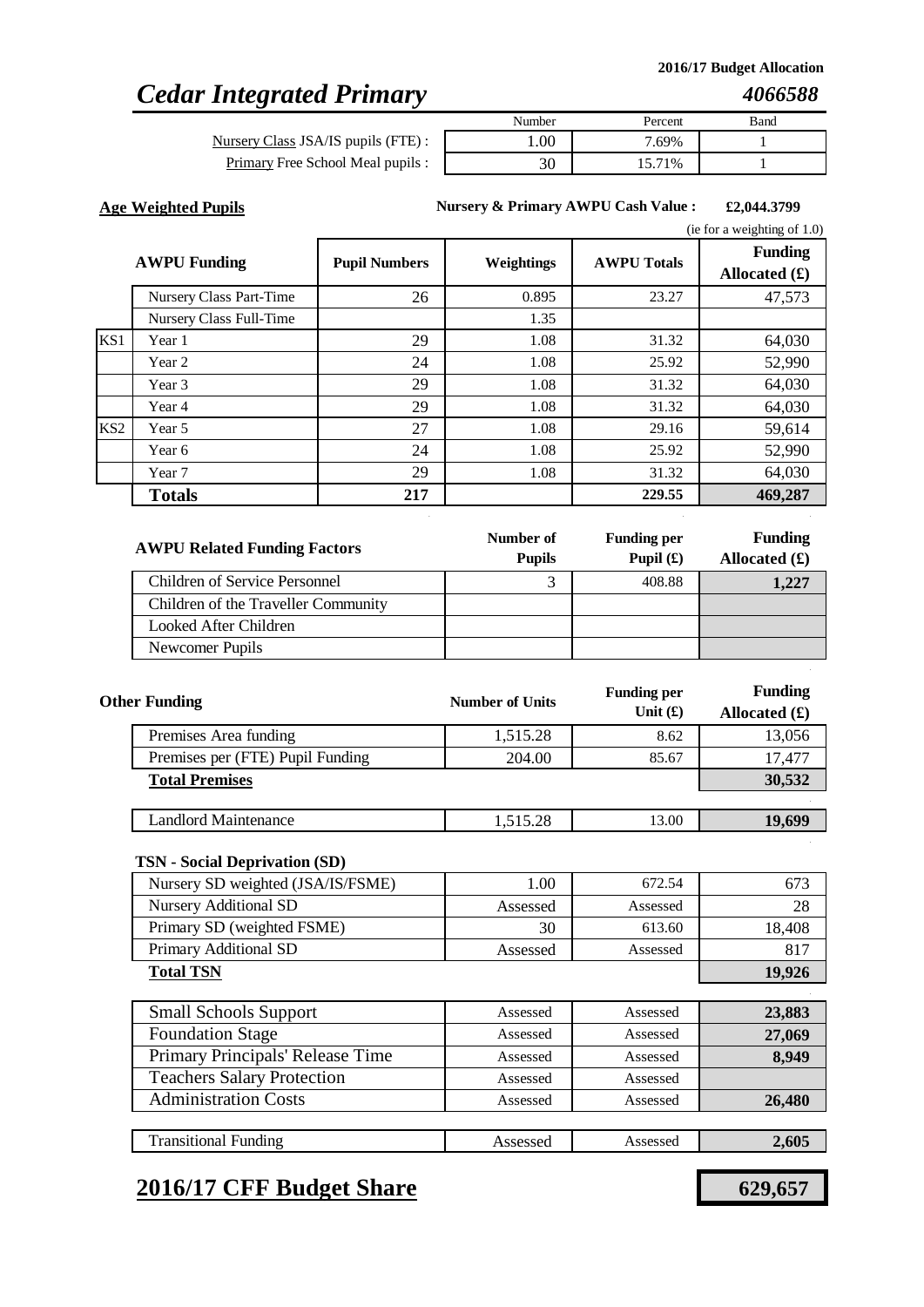### *Corran Integrated Primary*

Nursery Class JSA/IS pupils (FTE) : Primary Free School Meal pupils :

| Number | Percent | Band |
|--------|---------|------|
| 2.JU   | 19.23%  |      |
|        | 32.14%  |      |

**Age Weighted Pupils £2,044.3799 Nursery & Primary AWPU Cash Value :**

. . .

|                 |                         |                      |            |                    | (ie for a weighting of $1.0$ )          |
|-----------------|-------------------------|----------------------|------------|--------------------|-----------------------------------------|
|                 | <b>AWPU Funding</b>     | <b>Pupil Numbers</b> | Weightings | <b>AWPU Totals</b> | <b>Funding</b><br>Allocated $(\pounds)$ |
|                 | Nursery Class Part-Time | 26                   | 0.895      | 23.27              | 47,573                                  |
|                 | Nursery Class Full-Time |                      | 1.35       |                    |                                         |
| KS1             | Year 1                  | 17                   | 1.08       | 18.36              | 37,535                                  |
|                 | Year 2                  | 20                   | 1.08       | 21.60              | 44,159                                  |
|                 | Year 3                  | 17                   | 1.08       | 18.36              | 37,535                                  |
|                 | Year 4                  | 20                   | 1.08       | 21.60              | 44,159                                  |
| KS <sub>2</sub> | Year 5                  | 21                   | 1.08       | 22.68              | 46,367                                  |
|                 | Year 6                  | 24                   | 1.08       | 25.92              | 52,990                                  |
|                 | Year 7                  | 21                   | 1.08       | 22.68              | 46,367                                  |
|                 | <b>Totals</b>           | 166                  |            | 174.47             | 356,683                                 |

| <b>AWPU Related Funding Factors</b> | Number of<br><b>Pupils</b> | <b>Funding per</b><br>Pupil $(\mathbf{f})$ | <b>Funding</b><br>Allocated $(\pounds)$ |
|-------------------------------------|----------------------------|--------------------------------------------|-----------------------------------------|
| Children of Service Personnel       |                            |                                            |                                         |
| Children of the Traveller Community |                            |                                            |                                         |
| Looked After Children               |                            |                                            |                                         |
| Newcomer Pupils                     |                            | 1.022.19                                   | 1.022                                   |

| <b>Other Funding</b>             | <b>Number of Units</b> | <b>Funding per</b><br>Unit $(f)$ | <b>Funding</b><br>Allocated $(f)$ |
|----------------------------------|------------------------|----------------------------------|-----------------------------------|
| Premises Area funding            | 1,060.70               | 8.62                             | 9,139                             |
| Premises per (FTE) Pupil Funding | 153.00                 | 85.67                            | 13,107                            |
| <b>Total Premises</b>            |                        |                                  | 22,246                            |
|                                  |                        |                                  |                                   |
| <b>Landlord Maintenance</b>      | 1,060.70               | 13.00                            | 13,789                            |

#### **TSN - Social Deprivation (SD)**

| Nursery SD weighted (JSA/IS/FSME) | 2.50     | 672.54   | 1,681  |
|-----------------------------------|----------|----------|--------|
| <b>Nursery Additional SD</b>      | Assessed | Assessed | 70     |
| Primary SD (weighted FSME)        | 45       | 613.60   | 27,643 |
| Primary Additional SD             | Assessed | Assessed | 4.852  |
| <b>Total TSN</b>                  |          |          | 34,246 |

| <b>Small Schools Support</b>      | Assessed | Assessed | 35,058 |
|-----------------------------------|----------|----------|--------|
| <b>Foundation Stage</b>           | Assessed | Assessed | 21,462 |
| Primary Principals' Release Time  | Assessed | Assessed | 13,136 |
| <b>Teachers Salary Protection</b> | Assessed | Assessed | 9,636  |
| <b>Administration Costs</b>       | Assessed | Assessed | 20,360 |
|                                   |          |          |        |
| <b>Transitional Funding</b>       | Assessed | Assessed | 1.250  |

### **2016/17 CFF Budget Share 528,888**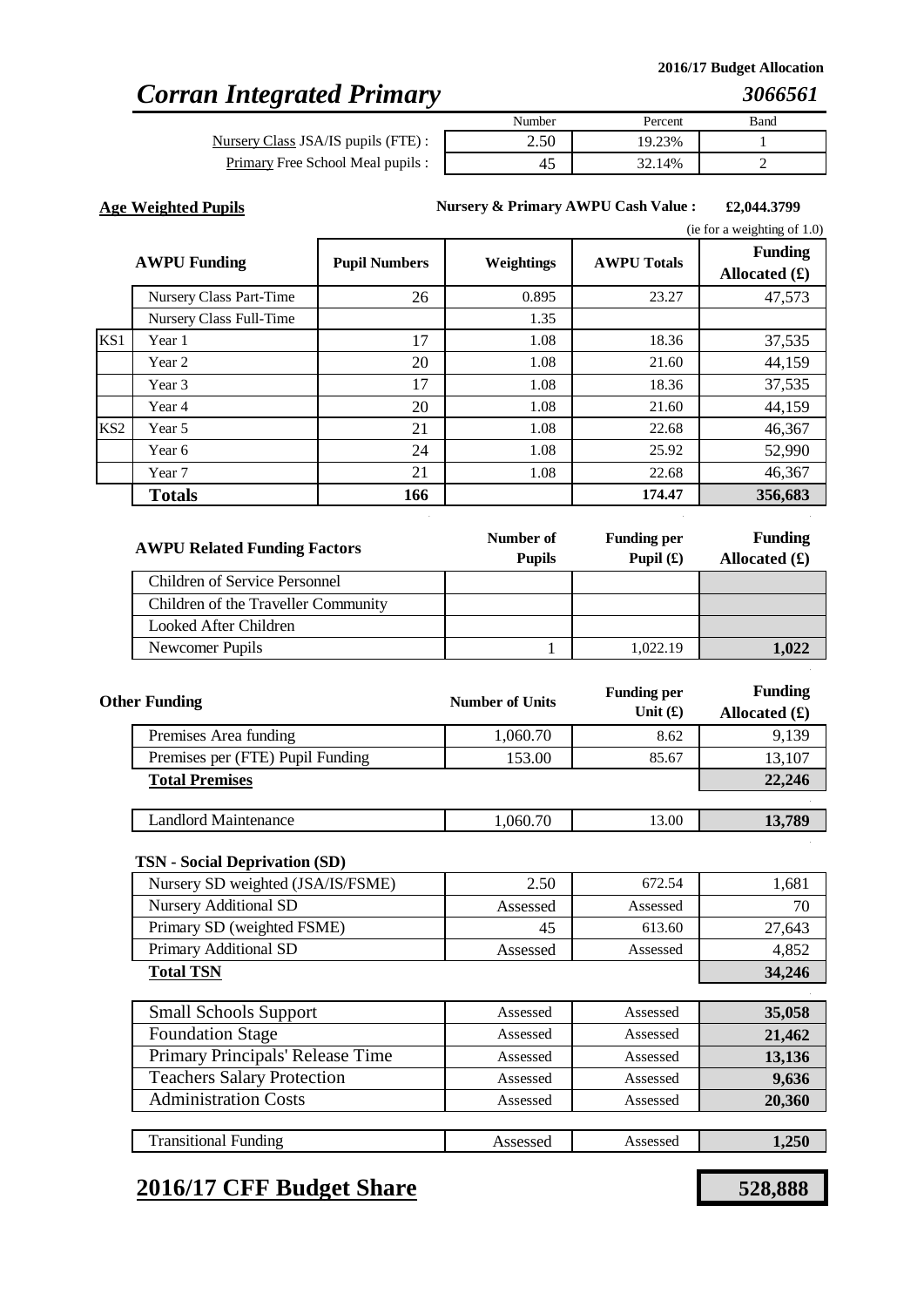# *Cranmore Integrated Primary*

*1066580*

Nursery Class JSA/IS pupils (FT Primary Free School Meal pup

|       | Number | Percent | Band |
|-------|--------|---------|------|
| E)    |        |         |      |
| ils : | QQ     | .83%    |      |
|       |        |         |      |

**Age Weighted Pupils £2,044.3799 Nursery & Primary AWPU Cash Value :**

. . .

|                 |                         |                      |            |                    | (ie for a weighting of $1.0$ )    |
|-----------------|-------------------------|----------------------|------------|--------------------|-----------------------------------|
|                 | <b>AWPU Funding</b>     | <b>Pupil Numbers</b> | Weightings | <b>AWPU Totals</b> | <b>Funding</b><br>Allocated $(f)$ |
|                 | Nursery Class Part-Time |                      | 0.895      |                    |                                   |
|                 | Nursery Class Full-Time |                      | 1.35       |                    |                                   |
| KS1             | Year 1                  | 29                   | 1.08       | 31.32              | 64,030                            |
|                 | Year 2                  | 29                   | 1.08       | 31.32              | 64,030                            |
|                 | Year 3                  | 29                   | 1.08       | 31.32              | 64,030                            |
|                 | Year 4                  | 30                   | 1.08       | 32.40              | 66,238                            |
| KS <sub>2</sub> | Year 5                  | 31                   | 1.08       | 33.48              | 68,446                            |
|                 | Year 6                  | 31                   | 1.08       | 33.48              | 68,446                            |
|                 | Year 7                  | 28                   | 1.08       | 30.24              | 61,822                            |
|                 | <b>Totals</b>           | 207                  |            | 223.56             | 457,042                           |

| <b>AWPU Related Funding Factors</b> | Number of<br><b>Pupils</b> | <b>Funding per</b><br>Pupil $(\mathbf{\hat{x}})$ | <b>Funding</b><br>Allocated $(\mathbf{\pounds})$ |
|-------------------------------------|----------------------------|--------------------------------------------------|--------------------------------------------------|
| Children of Service Personnel       |                            |                                                  |                                                  |
| Children of the Traveller Community |                            |                                                  |                                                  |
| Looked After Children               |                            | 1,022.19                                         | 3,067                                            |
| Newcomer Pupils                     |                            | 1,022.19                                         | 17,377                                           |

| <b>Other Funding</b>             | <b>Number of Units</b> | <b>Funding per</b><br>Unit $(f)$ | <b>Funding</b><br>Allocated $(f)$ |
|----------------------------------|------------------------|----------------------------------|-----------------------------------|
| Premises Area funding            | 1,201.85               | 8.62                             | 10,355                            |
| Premises per (FTE) Pupil Funding | 207.00                 | 85.67                            | 17,734                            |
| <b>Total Premises</b>            |                        |                                  | 28,089                            |
|                                  |                        |                                  |                                   |
| Landlord Maintenance             | 1,201.85               | 13.00                            | 15,624                            |

### **TSN - Social Deprivation (SD)**

| Nursery SD weighted (JSA/IS/FSME) |          |          |        |
|-----------------------------------|----------|----------|--------|
| <b>Nursery Additional SD</b>      | Assessed | Assessed |        |
| Primary SD (weighted FSME)        | 114      | 613.60   | 69,655 |
| Primary Additional SD             | Assessed | Assessed | 12,306 |
| <b>Total TSN</b>                  |          |          | 81,961 |
|                                   |          |          |        |

| <b>Small Schools Support</b>      | Assessed | Assessed | 20,377 |
|-----------------------------------|----------|----------|--------|
| <b>Foundation Stage</b>           | Assessed | Assessed | 28,822 |
| Primary Principals' Release Time  | Assessed | Assessed | 7,635  |
| <b>Teachers Salary Protection</b> | Assessed | Assessed |        |
| <b>Administration Costs</b>       | Assessed | Assessed | 26,840 |
|                                   |          |          |        |

Assessed Assessed

# **2016/17 CFF Budget Share 686,833**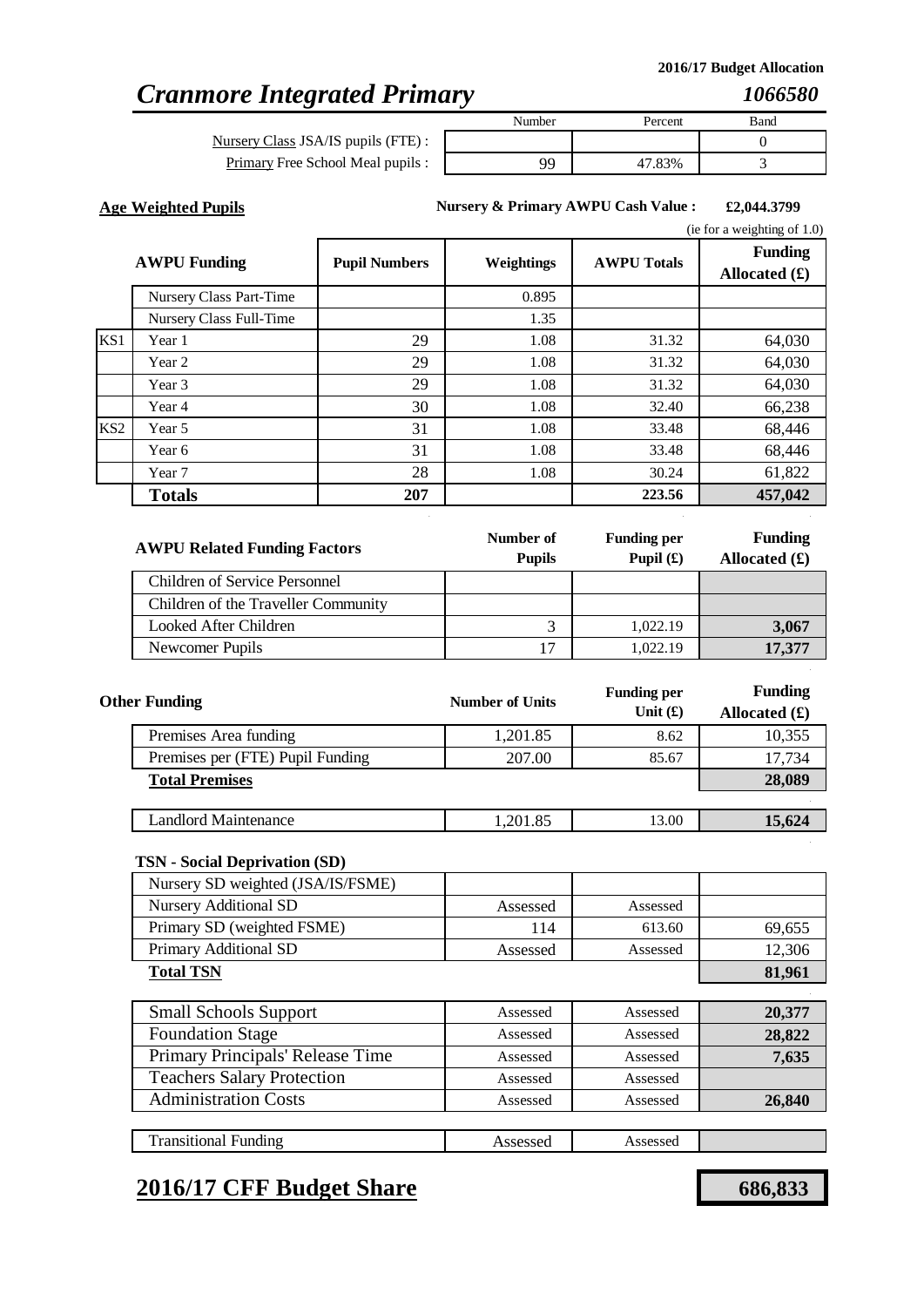# *Drumlins Integrated Primary*

Nursery Class JSA/IS pupils (FTE) : Primary Free School Meal pupils

|      | Number   | Percent | Band |
|------|----------|---------|------|
| i) : |          |         |      |
| s:   | 70<br>JJ | 30.64%  |      |
|      |          |         |      |

**Age Weighted Pupils £2,044.3799 Nursery & Primary AWPU Cash Value :**

. . .

|  | (ie for a weighting of 1.0) |  |
|--|-----------------------------|--|
|  |                             |  |

|                 | <b>AWPU Funding</b>     | <b>Pupil Numbers</b> | Weightings | <b>AWPU Totals</b> | <b>Funding</b><br>Allocated $(\pounds)$ |
|-----------------|-------------------------|----------------------|------------|--------------------|-----------------------------------------|
|                 | Nursery Class Part-Time |                      | 0.895      |                    |                                         |
|                 | Nursery Class Full-Time |                      | 1.35       |                    |                                         |
| KS1             | Year 1                  | 24                   | 1.08       | 25.92              | 52,990                                  |
|                 | Year 2                  | 29                   | 1.08       | 31.32              | 64,030                                  |
|                 | Year 3                  | 24                   | 1.08       | 25.92              | 52,990                                  |
|                 | Year 4                  | 29                   | 1.08       | 31.32              | 64,030                                  |
| KS <sub>2</sub> | Year 5                  | 24                   | 1.08       | 25.92              | 52,990                                  |
|                 | Year 6                  | 21                   | 1.08       | 22.68              | 46,367                                  |
|                 | Year 7                  | 22                   | 1.08       | 23.76              | 48,574                                  |
|                 | <b>Totals</b>           | 173                  |            | 186.84             | 381,972                                 |

| <b>AWPU Related Funding Factors</b> | Number of<br><b>Pupils</b> | <b>Funding per</b><br>Pupil $(\mathbf{f})$ | <b>Funding</b><br>Allocated $(\pounds)$ |
|-------------------------------------|----------------------------|--------------------------------------------|-----------------------------------------|
| Children of Service Personnel       |                            |                                            |                                         |
| Children of the Traveller Community |                            |                                            |                                         |
| Looked After Children               |                            | 1,022.19                                   | 1,022                                   |
| Newcomer Pupils                     |                            | 1,022.19                                   | 2,044                                   |

| <b>Other Funding</b>             | <b>Number of Units</b> | <b>Funding per</b><br>Unit $(f)$ | <b>Funding</b><br>Allocated $(f)$ |
|----------------------------------|------------------------|----------------------------------|-----------------------------------|
| Premises Area funding            | 645.30                 | 8.62                             | 5,560                             |
| Premises per (FTE) Pupil Funding | 173.00                 | 85.67                            | 14,821                            |
| <b>Total Premises</b>            |                        |                                  | 20,381                            |
|                                  |                        |                                  |                                   |
| <b>Landlord Maintenance</b>      | 645.30                 | 13.00                            | 8,389                             |

### **TSN - Social Deprivation (SD)**

| Nursery SD weighted (JSA/IS/FSME) |          |          |        |
|-----------------------------------|----------|----------|--------|
| <b>Nursery Additional SD</b>      | Assessed | Assessed |        |
| Primary SD (weighted FSME)        | 53       | 613.60   | 32,521 |
| Primary Additional SD             | Assessed | Assessed | 1.444  |
| <b>Total TSN</b>                  |          |          | 33,965 |
|                                   |          |          |        |

| <b>Small Schools Support</b>      | Assessed | Assessed | 27,827 |
|-----------------------------------|----------|----------|--------|
| <b>Foundation Stage</b>           | Assessed | Assessed | 27,069 |
| Primary Principals' Release Time  | Assessed | Assessed | 10,427 |
| <b>Teachers Salary Protection</b> | Assessed | Assessed | 8,113  |
| <b>Administration Costs</b>       | Assessed | Assessed | 22,760 |
|                                   |          |          |        |

### **2016/17 CFF Budget Share 544,380**

Transitional Funding

Assessed Assessed **412**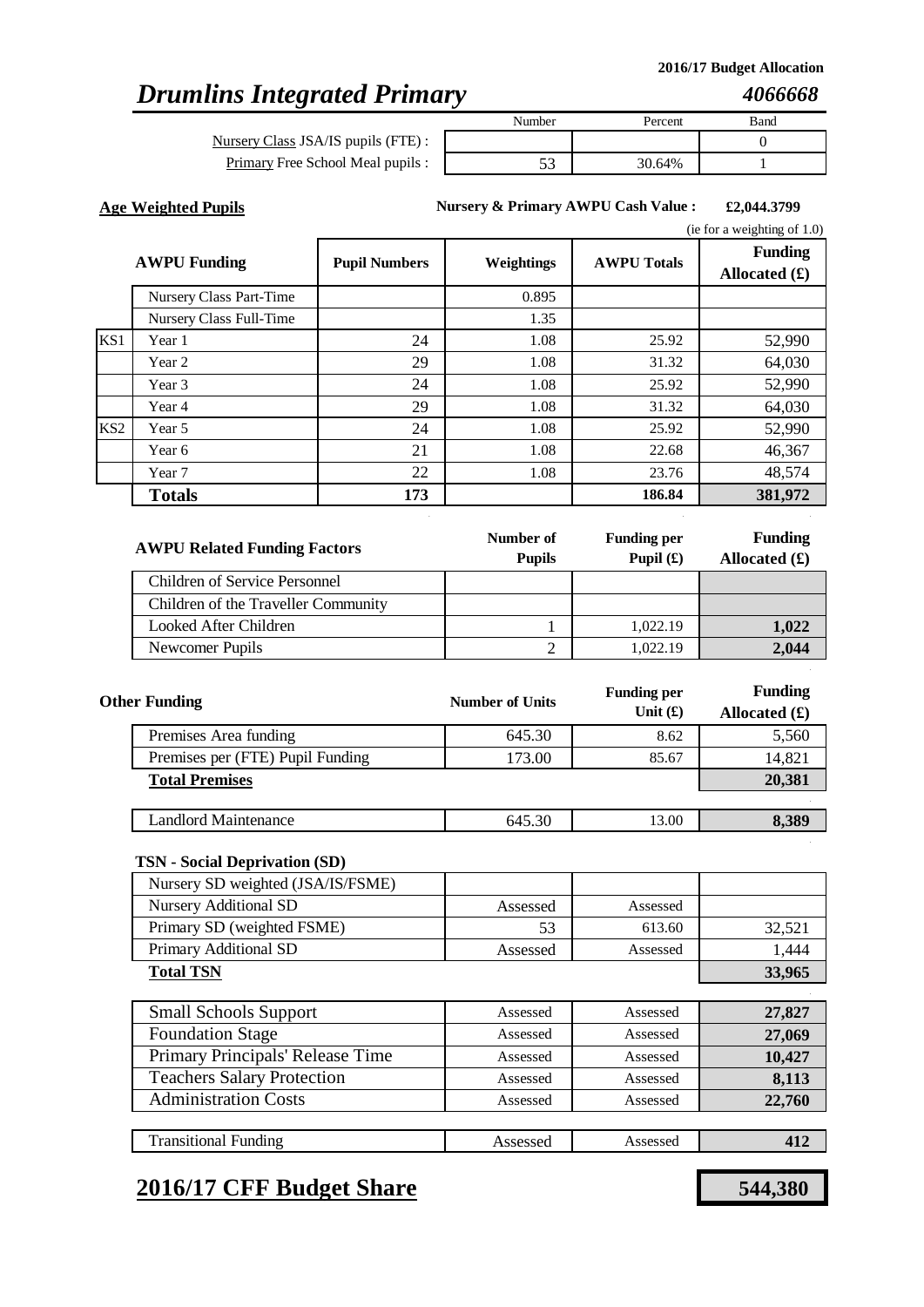# *Enniskillen Integrated Primary*

Nursery Class JSA/IS pupils (FTE) : Primary Free School Meal pupils :

| Number | Percent | Band |
|--------|---------|------|
|        | 15.38%  |      |
| רכ     | 29.90%  |      |

**Age Weighted Pupils £2,044.3799 Nursery & Primary AWPU Cash Value :**

. . .

|                 |                         |                      |            |                    | (ie for a weighting of $1.0$ )          |
|-----------------|-------------------------|----------------------|------------|--------------------|-----------------------------------------|
|                 | <b>AWPU Funding</b>     | <b>Pupil Numbers</b> | Weightings | <b>AWPU Totals</b> | <b>Funding</b><br>Allocated $(\pounds)$ |
|                 | Nursery Class Part-Time | 26                   | 0.895      | 23.27              | 47,573                                  |
|                 | Nursery Class Full-Time |                      | 1.35       |                    |                                         |
| KS1             | Year 1                  | 41                   | 1.08       | 44.28              | 90,525                                  |
|                 | Year 2                  | 58                   | 1.08       | 62.64              | 128,060                                 |
|                 | Year 3                  | 47                   | 1.08       | 50.76              | 103,773                                 |
|                 | Year 4                  | 49                   | 1.08       | 52.92              | 108,189                                 |
| KS <sub>2</sub> | Year 5                  | 32                   | 1.08       | 34.56              | 70,654                                  |
|                 | Year 6                  | 33                   | 1.08       | 35.64              | 72,862                                  |
|                 | Year 7                  | 31                   | 1.08       | 33.48              | 68,446                                  |
|                 | <b>Totals</b>           | 317                  |            | 337.55             | 690,080                                 |

| <b>AWPU Related Funding Factors</b>  | Number of<br><b>Pupils</b> | <b>Funding per</b><br>Pupil $(\mathbf{f})$ | <b>Funding</b><br>Allocated $(f)$ |
|--------------------------------------|----------------------------|--------------------------------------------|-----------------------------------|
| <b>Children of Service Personnel</b> |                            |                                            |                                   |
| Children of the Traveller Community  |                            | 1,022.19                                   | 1,022                             |
| Looked After Children                |                            | 1.022.19                                   | 2,044                             |
| Newcomer Pupils                      | 12.5                       | 1.022.19                                   | 12.777                            |

| <b>Other Funding</b>             | <b>Number of Units</b> | <b>Funding per</b><br>Unit $(f)$ | <b>Funding</b><br>Allocated $(f)$ |
|----------------------------------|------------------------|----------------------------------|-----------------------------------|
| Premises Area funding            | 1,549.90               | 8.62                             | 13,354                            |
| Premises per (FTE) Pupil Funding | 304.00                 | 85.67                            | 26,043                            |
| <b>Total Premises</b>            |                        |                                  | 39,397                            |
|                                  |                        |                                  |                                   |
| Landlord Maintenance             | 1,549.90               | 13.00                            | 20,149                            |

### **TSN - Social Deprivation (SD)**

| Nursery SD weighted (JSA/IS/FSME) | 2.00     | 672.54   | 1,345  |
|-----------------------------------|----------|----------|--------|
| <b>Nursery Additional SD</b>      | Assessed | Assessed | 56     |
| Primary SD (weighted FSME)        | 87       | 613.60   | 53,383 |
| Primary Additional SD             | Assessed | Assessed | 2.370  |
| <b>Total TSN</b>                  |          |          | 57,154 |

| <b>Small Schools Support</b>      | Assessed | Assessed | 1,972  |
|-----------------------------------|----------|----------|--------|
| <b>Foundation Stage</b>           | Assessed | Assessed | 43,190 |
| Primary Principals' Release Time  | Assessed | Assessed | 739    |
| <b>Teachers Salary Protection</b> | Assessed | Assessed | 7,984  |
| <b>Administration Costs</b>       | Assessed | Assessed | 38,480 |
|                                   |          |          |        |
| <b>Transitional Funding</b>       | Assessed | Assessed |        |

### **2016/17 CFF Budget Share 914,990**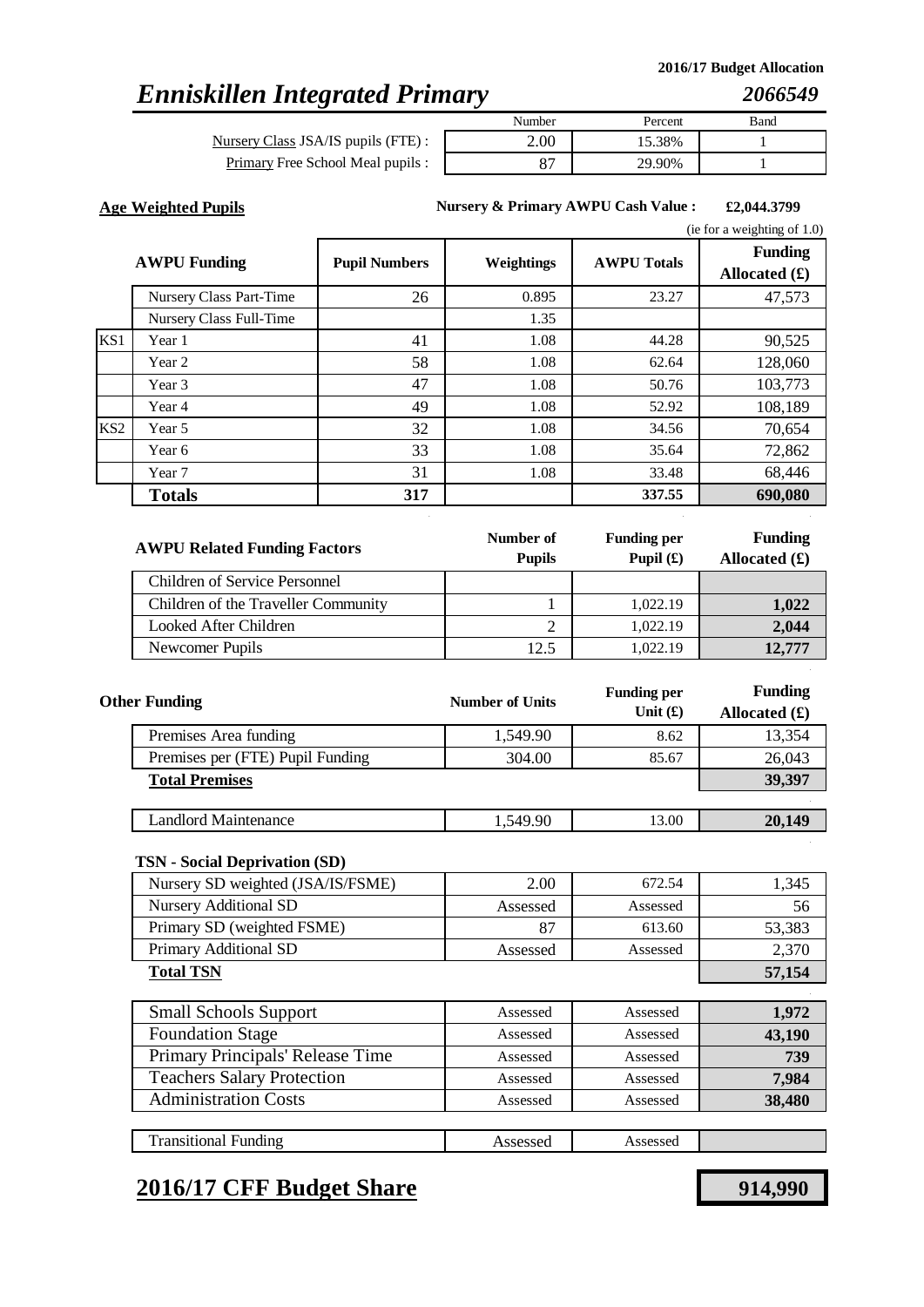# *Hazelwood Integrated Primary*

Nursery Class JSA/IS pupils (FTE) : Primary Free School Meal pupils :

| Number | Percent | Band |
|--------|---------|------|
|        | 53.85%  |      |
|        | 8.33%   |      |

**Age Weighted Pupils £2,044.3799 Nursery & Primary AWPU Cash Value :**

. . .

|                 |                         |                      |            |                    | (ie for a weighting of $1.0$ )    |
|-----------------|-------------------------|----------------------|------------|--------------------|-----------------------------------|
|                 | <b>AWPU Funding</b>     | <b>Pupil Numbers</b> | Weightings | <b>AWPU Totals</b> | <b>Funding</b><br>Allocated $(f)$ |
|                 | Nursery Class Part-Time |                      | 0.895      |                    |                                   |
|                 | Nursery Class Full-Time | 52                   | 1.35       | 70.20              | 143,515                           |
| KS1             | Year 1                  | 59                   | 1.08       | 63.72              | 130,268                           |
|                 | Year 2                  | 59                   | 1.08       | 63.72              | 130,268                           |
|                 | Year 3                  | 60                   | 1.08       | 64.80              | 132,476                           |
|                 | Year 4                  | 59                   | 1.08       | 63.72              | 130,268                           |
| KS <sub>2</sub> | Year 5                  | 61                   | 1.08       | 65.88              | 134,684                           |
|                 | Year 6                  | 59                   | 1.08       | 63.72              | 130,268                           |
|                 | Year 7                  | 61                   | 1.08       | 65.88              | 134,684                           |
|                 | <b>Totals</b>           | 470                  |            | 521.64             | 1,066,430                         |

| <b>AWPU Related Funding Factors</b> | Number of<br><b>Pupils</b> | <b>Funding per</b><br>Pupil $(\mathbf{f})$ | <b>Funding</b><br>Allocated $(\mathbf{\pounds})$ |
|-------------------------------------|----------------------------|--------------------------------------------|--------------------------------------------------|
| Children of Service Personnel       |                            |                                            |                                                  |
| Children of the Traveller Community |                            |                                            |                                                  |
| Looked After Children               |                            | 1.022.19                                   | 2,044                                            |
| Newcomer Pupils                     | 39                         | 1.022.19                                   | 39,865                                           |

| <b>Other Funding</b>             | <b>Number of Units</b> | <b>Funding per</b><br>Unit $(f)$ | <b>Funding</b><br>Allocated $(f)$ |
|----------------------------------|------------------------|----------------------------------|-----------------------------------|
| Premises Area funding            | 3,091.00               | 8.62                             | 26,632                            |
| Premises per (FTE) Pupil Funding | 470.00                 | 85.67                            | 40,265                            |
| <b>Total Premises</b>            |                        |                                  | 66,897                            |
|                                  |                        |                                  |                                   |
| Landlord Maintenance             | 3,091.00               | 13.00                            | 40,183                            |

### **TSN - Social Deprivation (SD)**

| Nursery SD weighted (JSA/IS/FSME) | 30.06    | 672.54   | 20,218  |
|-----------------------------------|----------|----------|---------|
| <b>Nursery Additional SD</b>      | Assessed | Assessed | 2.694   |
| Primary SD (weighted FSME)        | 233      | 613.60   | 143.217 |
| Primary Additional SD             | Assessed | Assessed | 25,303  |
| <b>Total TSN</b>                  |          |          | 191,432 |

| <b>Small Schools Support</b>      | Assessed | Assessed |        |
|-----------------------------------|----------|----------|--------|
| <b>Foundation Stage</b>           | Assessed | Assessed | 49,849 |
| Primary Principals' Release Time  | Assessed | Assessed |        |
| <b>Teachers Salary Protection</b> | Assessed | Assessed | 23,224 |
| <b>Administration Costs</b>       | Assessed | Assessed | 58,400 |
|                                   |          |          |        |
| <b>Transitional Funding</b>       | Assessed | Assessed |        |

### **2016/17 CFF Budget Share 1,538,324**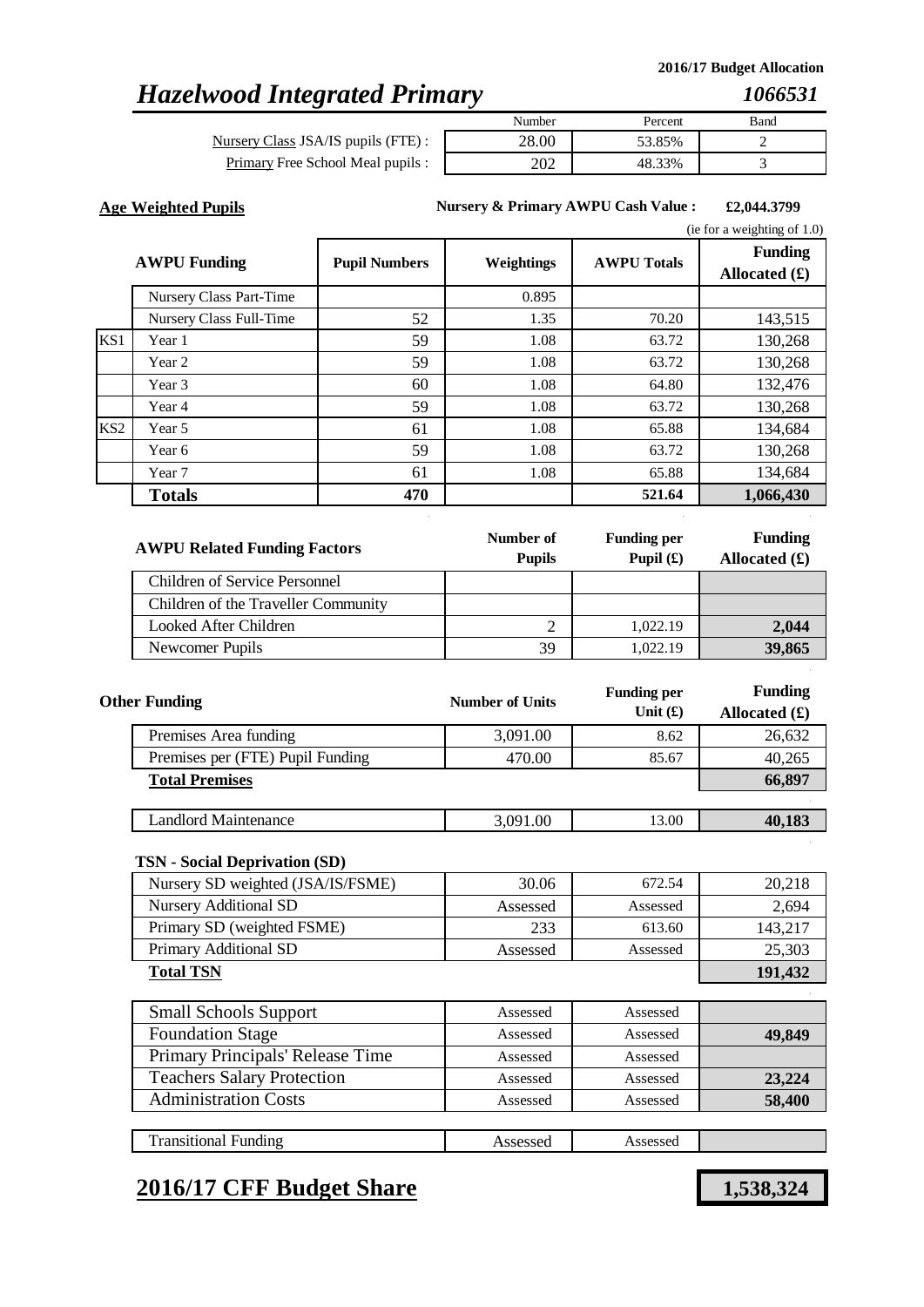# *Lough View Integrated Primary*

Nursery Class JSA/IS pupils (FTE) : Primary Free School Meal pupils

| Number | Percent | Band |
|--------|---------|------|
|        |         |      |
|        | 9.55%   |      |

**Age Weighted Pupils £2,044.3799 Nursery & Primary AWPU Cash Value :**

. . .

|                 |                         |                      |            |                    | (ie for a weighting of $1.0$ )          |
|-----------------|-------------------------|----------------------|------------|--------------------|-----------------------------------------|
|                 | <b>AWPU Funding</b>     | <b>Pupil Numbers</b> | Weightings | <b>AWPU Totals</b> | <b>Funding</b><br>Allocated $(\pounds)$ |
|                 | Nursery Class Part-Time | 28                   | 0.895      | 25.06              | 51,232                                  |
|                 | Nursery Class Full-Time |                      | 1.35       |                    |                                         |
| KS <sub>1</sub> | Year 1                  | 61                   | 1.08       | 65.88              | 134,684                                 |
|                 | Year 2                  | 59                   | 1.08       | 63.72              | 130,268                                 |
|                 | Year 3                  | 59                   | 1.08       | 63.72              | 130,268                                 |
|                 | Year 4                  | 61                   | 1.08       | 65.88              | 134,684                                 |
| KS <sub>2</sub> | Year 5                  | 61                   | 1.08       | 65.88              | 134,684                                 |
|                 | Year 6                  | 59                   | 1.08       | 63.72              | 130,268                                 |
|                 | Year 7                  | 59                   | 1.08       | 63.72              | 130,268                                 |
|                 | <b>Totals</b>           | 447                  |            | 477.58             | 976,355                                 |

| <b>AWPU Related Funding Factors</b> | Number of<br><b>Pupils</b> | <b>Funding per</b><br>Pupil $(f)$ | <b>Funding</b><br>Allocated $(\pounds)$ |
|-------------------------------------|----------------------------|-----------------------------------|-----------------------------------------|
| Children of Service Personnel       |                            |                                   |                                         |
| Children of the Traveller Community |                            |                                   |                                         |
| Looked After Children               |                            |                                   |                                         |
| Newcomer Pupils                     | 9.5                        | 1.022.19                          | 9.711                                   |

| <b>Other Funding</b>             | <b>Number of Units</b> | <b>Funding per</b><br>Unit $(f)$ | <b>Funding</b><br>Allocated $(f)$ |
|----------------------------------|------------------------|----------------------------------|-----------------------------------|
| Premises Area funding            | 2,501.00               | 8.62                             | 21,549                            |
| Premises per (FTE) Pupil Funding | 433.00                 | 85.67                            | 37,095                            |
| <b>Total Premises</b>            |                        |                                  | 58,643                            |
|                                  |                        |                                  |                                   |
| Landlord Maintenance             | 2,501.00               | 13.00                            | 32,513                            |

### **TSN - Social Deprivation (SD)**

| Nursery SD weighted (JSA/IS/FSME) |          |          |        |
|-----------------------------------|----------|----------|--------|
| Nursery Additional SD             | Assessed | Assessed |        |
| Primary SD (weighted FSME)        | 40       | 613.60   | 24.544 |
| Primary Additional SD             | Assessed | Assessed | 1.090  |
| <b>Total TSN</b>                  |          |          | 25,634 |

| <b>Small Schools Support</b>      | Assessed | Assessed |        |
|-----------------------------------|----------|----------|--------|
| <b>Foundation Stage</b>           | Assessed | Assessed | 50,550 |
| Primary Principals' Release Time  | Assessed | Assessed |        |
| <b>Teachers Salary Protection</b> | Assessed | Assessed | 19,601 |
| <b>Administration Costs</b>       | Assessed | Assessed | 53,960 |
|                                   |          |          |        |
| <b>Transitional Funding</b>       | Assessed | Assessed | 7.147  |

### **2016/17 CFF Budget Share 1,234,114**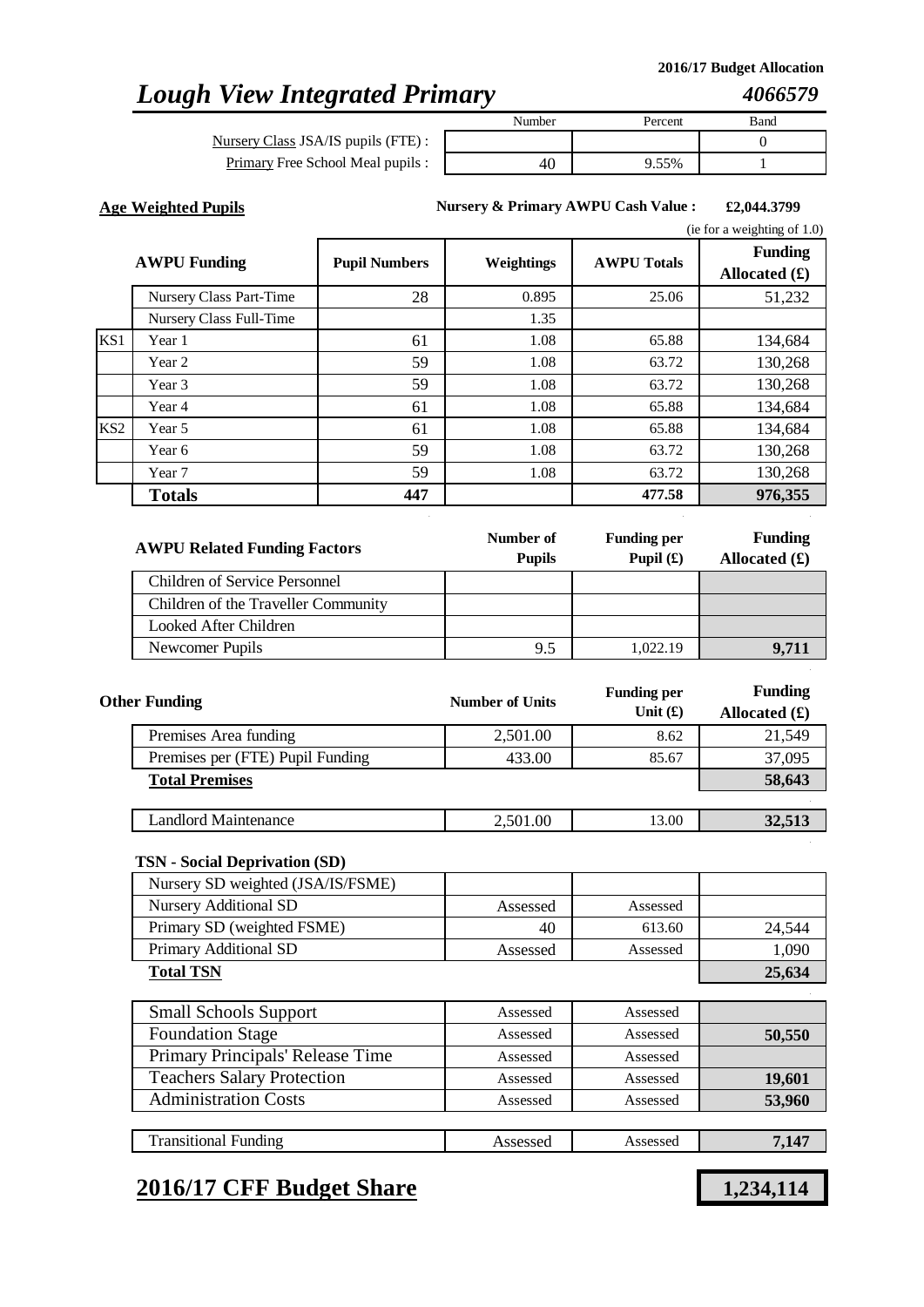### *Maine Integrated Primary*

Primary Free School Meal pupils : Nursery Class JSA/IS pupils (FTE) :

| Number | Percent | Band |
|--------|---------|------|
|        |         |      |
|        | 9.01%   |      |

**Age Weighted Pupils £2,044.3799 Nursery & Primary AWPU Cash Value :**

. . .

|                 |                         |                      |            |                    | (ie for a weighting of $1.0$ )    |
|-----------------|-------------------------|----------------------|------------|--------------------|-----------------------------------|
|                 | <b>AWPU Funding</b>     | <b>Pupil Numbers</b> | Weightings | <b>AWPU Totals</b> | <b>Funding</b><br>Allocated $(f)$ |
|                 | Nursery Class Part-Time |                      | 0.895      |                    |                                   |
|                 | Nursery Class Full-Time |                      | 1.35       |                    |                                   |
| KS1             | Year 1                  | 15                   | 1.08       | 16.20              | 33,119                            |
|                 | Year 2                  | 17                   | 1.08       | 18.36              | 37,535                            |
|                 | Year 3                  | 17                   | 1.08       | 18.36              | 37,535                            |
|                 | Year 4                  | 22                   | 1.08       | 23.76              | 48,574                            |
| KS <sub>2</sub> | Year 5                  | 15                   | 1.08       | 16.20              | 33,119                            |
|                 | Year 6                  | 14                   | 1.08       | 15.12              | 30,911                            |
|                 | Year 7                  | 11                   | 1.08       | 11.88              | 24,287                            |
|                 | <b>Totals</b>           | 111                  |            | 119.88             | 245,080                           |

| <b>AWPU Related Funding Factors</b>  | Number of<br><b>Pupils</b> | <b>Funding per</b><br>Pupil $(\mathbf{f})$ | <b>Funding</b><br>Allocated $(\pounds)$ |
|--------------------------------------|----------------------------|--------------------------------------------|-----------------------------------------|
| <b>Children of Service Personnel</b> |                            |                                            |                                         |
| Children of the Traveller Community  |                            |                                            |                                         |
| Looked After Children                |                            |                                            |                                         |
| Newcomer Pupils                      |                            | 1.022.19                                   | 5.111                                   |

| <b>Other Funding</b>             | <b>Number of Units</b> | <b>Funding per</b><br>Unit $(f)$ | <b>Funding</b><br>Allocated $(f)$ |
|----------------------------------|------------------------|----------------------------------|-----------------------------------|
| Premises Area funding            | 499.00                 | 8.62                             | 4,299                             |
| Premises per (FTE) Pupil Funding | 111.00                 | 85.67                            | 9,509                             |
| <b>Total Premises</b>            |                        |                                  | 13,809                            |
|                                  |                        |                                  |                                   |
| Landlord Maintenance             | 499.00                 | 13.00                            | 6,487                             |

#### **TSN - Social Deprivation (SD)**

Transitional Funding

| Nursery SD weighted (JSA/IS/FSME) |          |          |       |
|-----------------------------------|----------|----------|-------|
| <b>Nursery Additional SD</b>      | Assessed | Assessed |       |
| Primary SD (weighted FSME)        | 10       | 613.60   | 6,136 |
| Primary Additional SD             | Assessed | Assessed | 272   |
| <b>Total TSN</b>                  |          |          | 6,408 |
|                                   |          |          |       |

| <b>Small Schools Support</b>      | Assessed | Assessed | 41,412 |
|-----------------------------------|----------|----------|--------|
| <b>Foundation Stage</b>           | Assessed | Assessed | 19,710 |
| Primary Principals' Release Time  | Assessed | Assessed | 15,517 |
| <b>Teachers Salary Protection</b> | Assessed | Assessed | 7,054  |
| <b>Administration Costs</b>       | Assessed | Assessed | 15,320 |
|                                   |          |          |        |

# **2016/17 CFF Budget Share 377,176**

Assessed Assessed **1,268**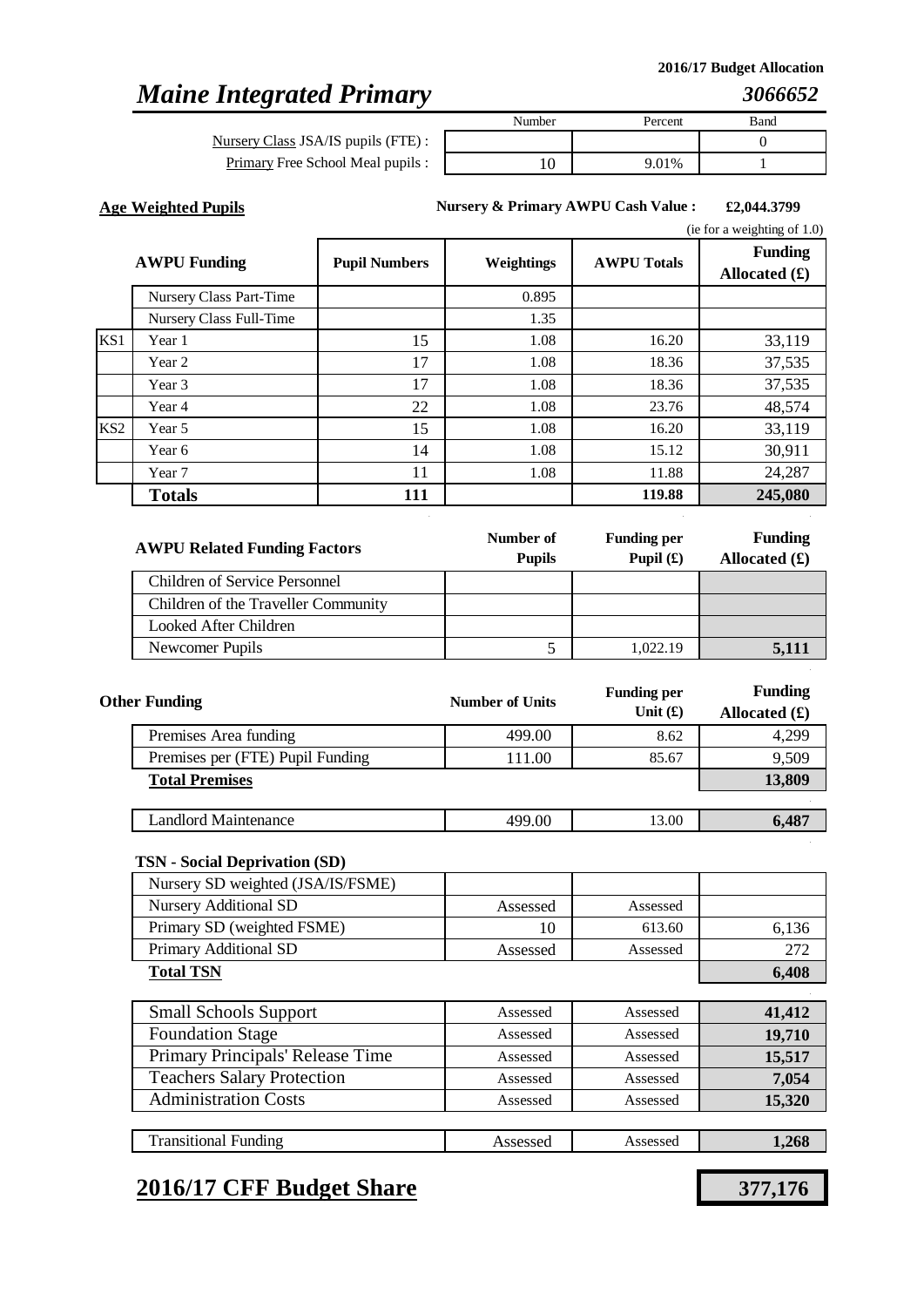# *Mill Strand Integrated Primary*

*3066544*

Nursery Class JSA/IS pupils (FTE) : Primary Free School Meal pupils :

| Number | Percent | Band |
|--------|---------|------|
| I O OO | 34.48%  |      |
|        | 32.62%  |      |

**Age Weighted Pupils £2,044.3799 Nursery & Primary AWPU Cash Value :**

. . .

|     |                         |                      |            |                    | (ie for a weighting of $1.0$ )    |
|-----|-------------------------|----------------------|------------|--------------------|-----------------------------------|
|     | <b>AWPU Funding</b>     | <b>Pupil Numbers</b> | Weightings | <b>AWPU Totals</b> | <b>Funding</b><br>Allocated $(f)$ |
|     | Nursery Class Part-Time |                      | 0.895      |                    |                                   |
|     | Nursery Class Full-Time | 29                   | 1.35       | 39.15              | 80,037                            |
| KS1 | Year 1                  | 28                   | 1.08       | 30.24              | 61,822                            |
|     | Year 2                  | 34                   | 1.08       | 36.72              | 75,070                            |
|     | Year 3                  | 27                   | 1.08       | 29.16              | 59,614                            |
|     | Year 4                  | 27                   | 1.08       | 29.16              | 59,614                            |
| KS2 | Year 5                  | 23                   | 1.08       | 24.84              | 50,782                            |
|     | Year 6                  | 22                   | 1.08       | 23.76              | 48,574                            |
|     | Year 7                  | 26                   | 1.08       | 28.08              | 57,406                            |
|     | <b>Totals</b>           | 216                  |            | 241.11             | 492,920                           |

| <b>AWPU Related Funding Factors</b> | Number of<br><b>Pupils</b> | <b>Funding per</b><br>Pupil $(\mathbf{f})$ | <b>Funding</b><br>Allocated $(\pounds)$ |
|-------------------------------------|----------------------------|--------------------------------------------|-----------------------------------------|
| Children of Service Personnel       |                            |                                            |                                         |
| Children of the Traveller Community |                            |                                            |                                         |
| Looked After Children               |                            | 1.022.19                                   | 1,022                                   |
| Newcomer Pupils                     |                            | 1.022.19                                   |                                         |

| <b>Other Funding</b>             | <b>Number of Units</b> | <b>Funding per</b><br>Unit $(f)$ | <b>Funding</b><br>Allocated $(f)$ |
|----------------------------------|------------------------|----------------------------------|-----------------------------------|
| Premises Area funding            | 1,582.00               | 8.62                             | 13,631                            |
| Premises per (FTE) Pupil Funding | 216.00                 | 85.67                            | 18,505                            |
| <b>Total Premises</b>            |                        |                                  | 32,135                            |
|                                  |                        |                                  |                                   |
| <b>Landlord Maintenance</b>      | 1,582.00               | 13.00                            | 20,566                            |

### **TSN - Social Deprivation (SD)**

| <b>Total TSN</b>                  |          |          | 51,213 |
|-----------------------------------|----------|----------|--------|
| Primary Additional SD             | Assessed | Assessed | 6,601  |
| Primary SD (weighted FSME)        | 61       | 613.60   | 37,608 |
| <b>Nursery Additional SD</b>      | Assessed | Assessed | 278    |
| Nursery SD weighted (JSA/IS/FSME) | 10.00    | 672.54   | 6,725  |

| <b>Small Schools Support</b>      | Assessed | Assessed | 24,759 |
|-----------------------------------|----------|----------|--------|
| <b>Foundation Stage</b>           | Assessed | Assessed | 30,223 |
| Primary Principals' Release Time  | Assessed | Assessed | 9,277  |
| <b>Teachers Salary Protection</b> | Assessed | Assessed |        |
| <b>Administration Costs</b>       | Assessed | Assessed | 27,920 |
|                                   |          |          |        |

Assessed Assessed

# **2016/17 CFF Budget Share 695,147**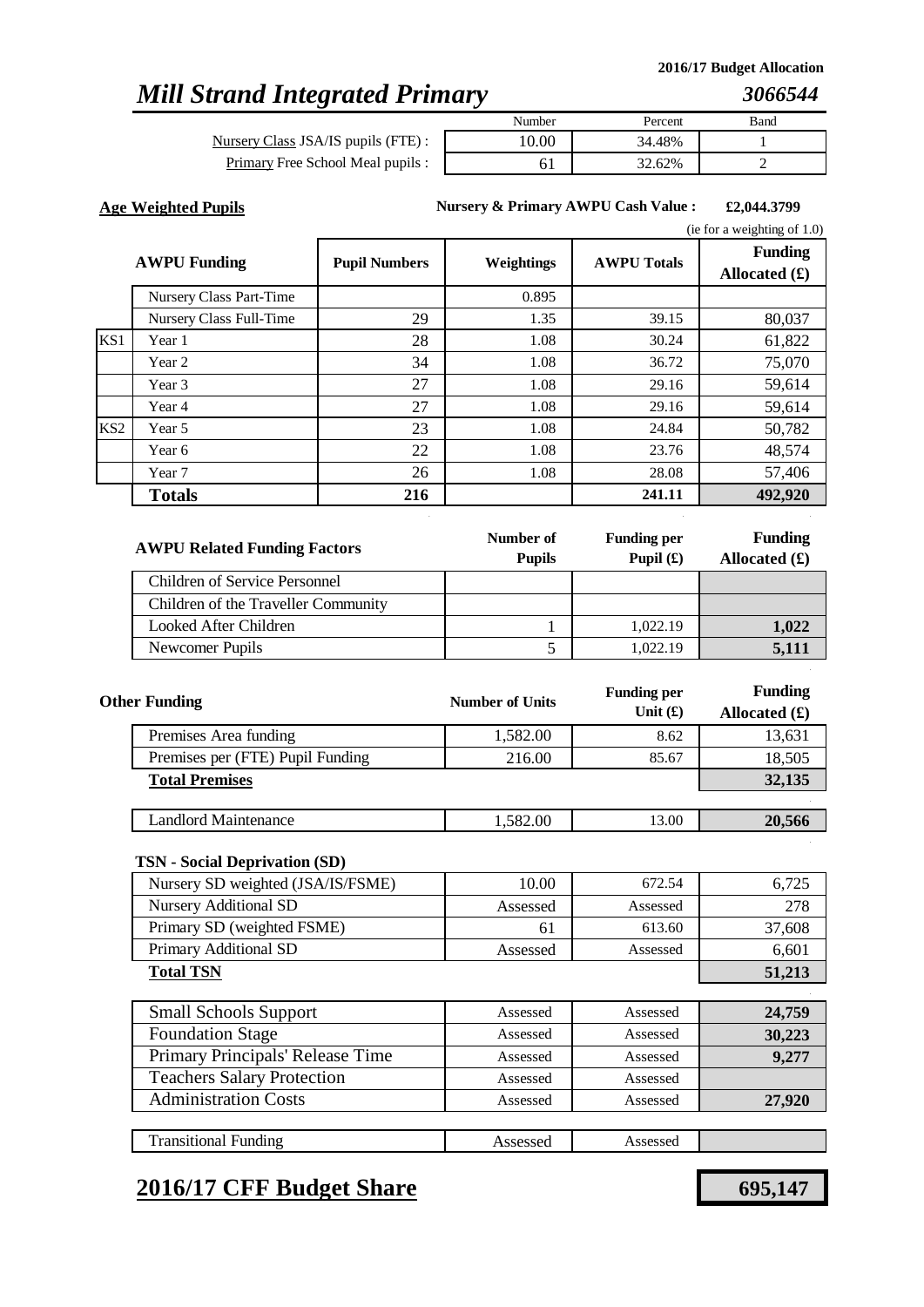# *Millennium Integrated Primary*

Nursery Class JSA/IS pupils (FTE) : Primary Free School Meal pupils

|                | Number | Percent | Band |
|----------------|--------|---------|------|
| : ١            |        |         |      |
| $\mathbf{S}$ : | ر ے    | 8.33%   |      |

**Age Weighted Pupils £2,044.3799 Nursery & Primary AWPU Cash Value :**

. . .

|                 |                         |                      |                   |                    | (ie for a weighting of 1.0)       |
|-----------------|-------------------------|----------------------|-------------------|--------------------|-----------------------------------|
|                 | <b>AWPU Funding</b>     | <b>Pupil Numbers</b> | <b>Weightings</b> | <b>AWPU Totals</b> | <b>Funding</b><br>Allocated $(f)$ |
|                 | Nursery Class Part-Time | 49                   | 0.895             | 43.86              | 89,656                            |
|                 | Nursery Class Full-Time |                      | 1.35              |                    |                                   |
| KS1             | Year 1                  | 58                   | 1.08              | 62.64              | 128,060                           |
|                 | Year 2                  | 51                   | 1.08              | 55.08              | 112,604                           |
|                 | Year 3                  | 43                   | 1.08              | 46.44              | 94,941                            |
|                 | Year 4                  | 32                   | 1.08              | 34.56              | 70,654                            |
| KS <sub>2</sub> | Year 5                  | 30                   | 1.08              | 32.40              | 66,238                            |
|                 | Year 6                  | 33                   | 1.08              | 35.64              | 72,862                            |
|                 | Year 7                  | 29                   | 1.08              | 31.32              | 64,030                            |
|                 | <b>Totals</b>           | 325                  |                   | 341.94             | 699,045                           |

| <b>AWPU Related Funding Factors</b> | Number of<br><b>Pupils</b> | <b>Funding per</b><br>Pupil $(f)$ | <b>Funding</b><br>Allocated $(\mathbf{\pounds})$ |
|-------------------------------------|----------------------------|-----------------------------------|--------------------------------------------------|
| Children of Service Personnel       |                            |                                   |                                                  |
| Children of the Traveller Community |                            |                                   |                                                  |
| Looked After Children               |                            | 1.022.19                          | 3,067                                            |
| Newcomer Pupils                     | 3.5                        | 1.022.19                          | 3.578                                            |

| <b>Other Funding</b>             | <b>Number of Units</b> | <b>Funding per</b><br>Unit $(f)$ | <b>Funding</b><br>Allocated $(f)$ |
|----------------------------------|------------------------|----------------------------------|-----------------------------------|
| Premises Area funding            | 1.744.40               | 8.62                             | 15,030                            |
| Premises per (FTE) Pupil Funding | 300.50                 | 85.67                            | 25,744                            |
| <b>Total Premises</b>            |                        |                                  | 40,773                            |
|                                  |                        |                                  |                                   |
| <b>Landlord Maintenance</b>      | 1.744.40               | 13.00                            | 22,677                            |

### **TSN - Social Deprivation (SD)**

| Nursery SD weighted (JSA/IS/FSME) |          |          |        |
|-----------------------------------|----------|----------|--------|
| <b>Nursery Additional SD</b>      | Assessed | Assessed |        |
| Primary SD (weighted FSME)        | 23       | 613.60   | 14,113 |
| Primary Additional SD             | Assessed | Assessed | 627    |
| <b>Total TSN</b>                  |          |          | 14,739 |
|                                   |          |          |        |
| <b>Small Schools Support</b>      | Assessed | Assessed | 5,259  |
| <b>Foundation Stage</b>           | Assessed | Assessed | 46,695 |
| Primary Principals' Release Time  | Assessed | Assessed | 1,970  |
| <b>Teachers Salary Protection</b> | Assessed | Assessed | 17,159 |
| <b>Administration Costs</b>       | Assessed | Assessed | 38,060 |
|                                   |          |          |        |

Assessed Assessed

### **2016/17 CFF Budget Share 893,022**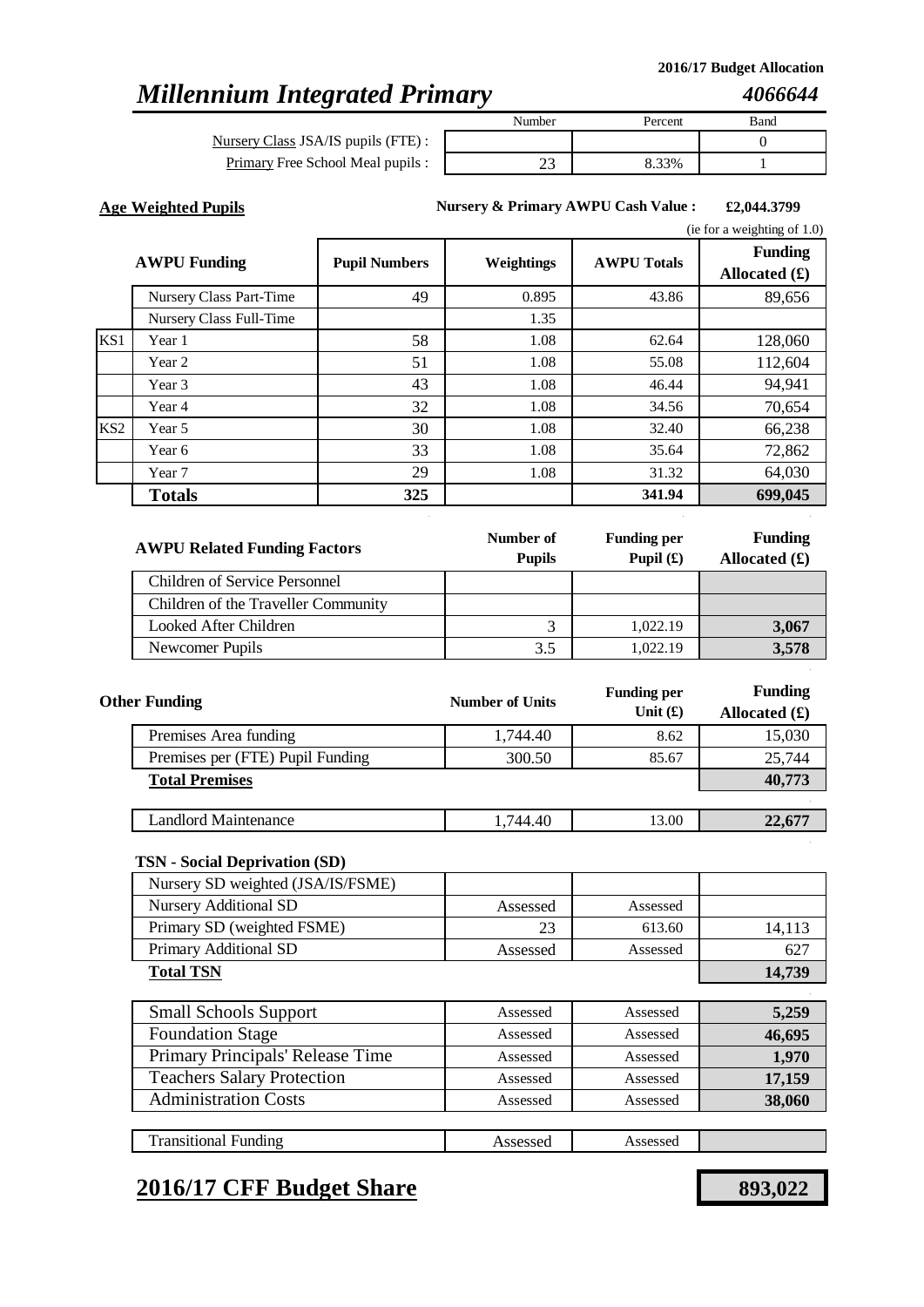# *Oakgrove Integrated Primary*

Nursery Class JSA/IS pupils (FTE) : Primary Free School Meal pupils

| Number | Percent | Band |
|--------|---------|------|
| 2.56   | 9.80%   |      |
| .30    | 33.08%  |      |

**Age Weighted Pupils £2,044.3799 Nursery & Primary AWPU Cash Value :**

. . .

|                 |                         |                      |                   |                    | (ie for a weighting of $1.0$ )    |
|-----------------|-------------------------|----------------------|-------------------|--------------------|-----------------------------------|
|                 | <b>AWPU Funding</b>     | <b>Pupil Numbers</b> | <b>Weightings</b> | <b>AWPU Totals</b> | <b>Funding</b><br>Allocated $(f)$ |
|                 | Nursery Class Part-Time | 51                   | 0.895             | 45.65              | 93,316                            |
|                 | Nursery Class Full-Time |                      | 1.35              |                    |                                   |
| KS1             | Year 1                  | 58                   | 1.08              | 62.64              | 128,060                           |
|                 | Year 2                  | 59                   | 1.08              | 63.72              | 130,268                           |
|                 | Year 3                  | 58                   | 1.08              | 62.64              | 128,060                           |
|                 | Year 4                  | 57                   | 1.08              | 61.56              | 125,852                           |
| KS <sub>2</sub> | Year 5                  | 56                   | 1.08              | 60.48              | 123,644                           |
|                 | Year 6                  | 55                   | 1.08              | 59.40              | 121,436                           |
|                 | Year 7                  | 50                   | 1.08              | 54.00              | 110,397                           |
|                 | <b>Totals</b>           | 444                  |                   | 470.09             | 961,032                           |

| <b>AWPU Related Funding Factors</b> | Number of<br><b>Pupils</b> | <b>Funding per</b><br>Pupil $(\mathbf{f})$ | <b>Funding</b><br>Allocated $(\mathbf{\pounds})$ |
|-------------------------------------|----------------------------|--------------------------------------------|--------------------------------------------------|
| Children of Service Personnel       |                            |                                            |                                                  |
| Children of the Traveller Community |                            |                                            |                                                  |
| Looked After Children               |                            | 1.022.19                                   | 3,067                                            |
| Newcomer Pupils                     | 17.5                       | 1.022.19                                   | 17,888                                           |

| <b>Other Funding</b>             | <b>Number of Units</b> | <b>Funding per</b><br>Unit $(f)$ | <b>Funding</b><br>Allocated $(f)$ |
|----------------------------------|------------------------|----------------------------------|-----------------------------------|
| Premises Area funding            | 2,744.00               | 8.62                             | 23,642                            |
| Premises per (FTE) Pupil Funding | 418.50                 | 85.67                            | 35,853                            |
| <b>Total Premises</b>            |                        |                                  | 59,495                            |
|                                  |                        |                                  |                                   |
| Landlord Maintenance             | 2,744.00               | 13.00                            | 35,672                            |

### **TSN - Social Deprivation (SD)**

| Nursery SD weighted (JSA/IS/FSME) | 2.50     | 672.54   | 1,681  |
|-----------------------------------|----------|----------|--------|
| Nursery Additional SD             | Assessed | Assessed |        |
| Primary SD (weighted FSME)        | 131      | 613.60   | 80.418 |
| Primary Additional SD             | Assessed | Assessed | 14,116 |
| <b>Total TSN</b>                  |          |          | 96.286 |

| <b>Small Schools Support</b>      | Assessed | Assessed |        |
|-----------------------------------|----------|----------|--------|
| <b>Foundation Stage</b>           | Assessed | Assessed | 49,498 |
| Primary Principals' Release Time  | Assessed | Assessed |        |
| <b>Teachers Salary Protection</b> | Assessed | Assessed | 21,846 |
| <b>Administration Costs</b>       | Assessed | Assessed | 52,220 |
|                                   |          |          |        |
| <b>Transitional Funding</b>       | Assessed | Assessed |        |

### **2016/17 CFF Budget Share 1,297,004**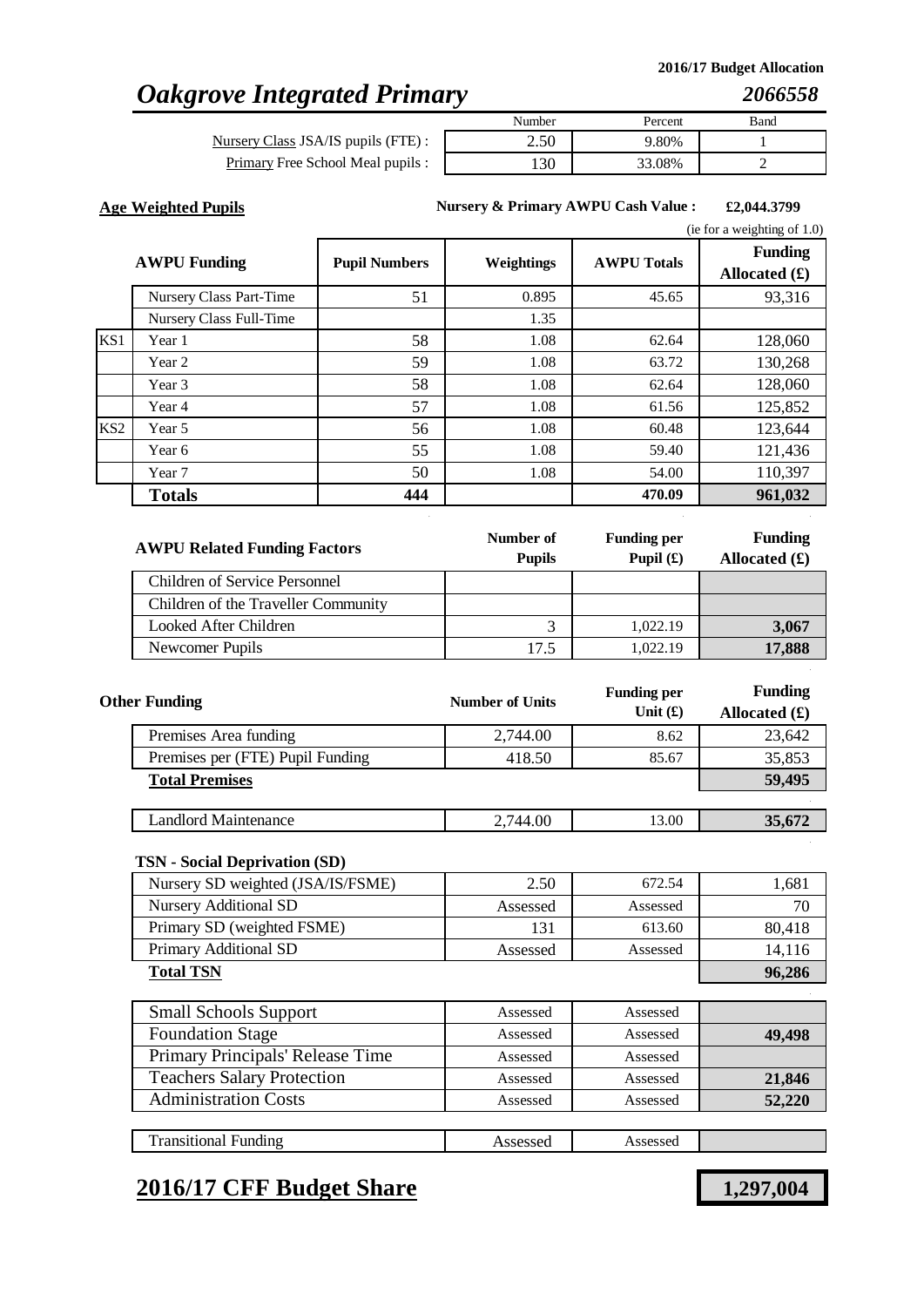# *Oakwood Integrated Primary*

Nursery Class JSA/IS pupils (FTE) : Primary Free School Meal pupils

|    | Number | Percent | Band |
|----|--------|---------|------|
|    |        |         |      |
| s: |        | 23.62%  |      |
|    |        |         |      |

**Age Weighted Pupils £2,044.3799 Nursery & Primary AWPU Cash Value :**

. . .

|--|

|                 | <b>AWPU Funding</b>     | <b>Pupil Numbers</b> | Weightings | <b>AWPU Totals</b> | <b>Funding</b><br>Allocated $(\pounds)$ |
|-----------------|-------------------------|----------------------|------------|--------------------|-----------------------------------------|
|                 | Nursery Class Part-Time |                      | 0.895      |                    |                                         |
|                 | Nursery Class Full-Time |                      | 1.35       |                    |                                         |
| KS1             | Year 1                  | 31                   | 1.08       | 33.48              | 68,446                                  |
|                 | Year 2                  | 30                   | 1.08       | 32.40              | 66,238                                  |
|                 | Year 3                  | 28                   | 1.08       | 30.24              | 61,822                                  |
|                 | Year 4                  | 27                   | 1.08       | 29.16              | 59,614                                  |
| KS <sub>2</sub> | Year 5                  | 26                   | 1.08       | 28.08              | 57,406                                  |
|                 | Year 6                  | 30                   | 1.08       | 32.40              | 66,238                                  |
|                 | Year 7                  | 27                   | 1.08       | 29.16              | 59,614                                  |
|                 | <b>Totals</b>           | 199                  |            | 214.92             | 439,378                                 |

| <b>AWPU Related Funding Factors</b>  | Number of<br><b>Pupils</b> | <b>Funding per</b><br>Pupil $(f)$ | <b>Funding</b><br>Allocated $(\pounds)$ |
|--------------------------------------|----------------------------|-----------------------------------|-----------------------------------------|
| <b>Children of Service Personnel</b> |                            |                                   |                                         |
| Children of the Traveller Community  |                            |                                   |                                         |
| Looked After Children                |                            |                                   |                                         |
| Newcomer Pupils                      | h                          | 1.022.19                          | 6.133                                   |

| <b>Other Funding</b>             | <b>Number of Units</b> | <b>Funding per</b><br>Unit $(f)$ | <b>Funding</b><br>Allocated $(f)$ |
|----------------------------------|------------------------|----------------------------------|-----------------------------------|
| Premises Area funding            | 1,154.80               | 8.62                             | 9,950                             |
| Premises per (FTE) Pupil Funding | 199.00                 | 85.67                            | 17,048                            |
| <b>Total Premises</b>            |                        |                                  | 26,998                            |
|                                  |                        |                                  |                                   |
| <b>Landlord Maintenance</b>      | 1,154.80               | 13.00                            | 15,012                            |

#### **TSN - Social Deprivation (SD)**

| Nursery SD weighted (JSA/IS/FSME) |          |          |        |
|-----------------------------------|----------|----------|--------|
| <b>Nursery Additional SD</b>      | Assessed | Assessed |        |
| Primary SD (weighted FSME)        | 47       | 613.60   | 28,839 |
| Primary Additional SD             | Assessed | Assessed | 1.280  |
| <b>Total TSN</b>                  |          |          | 30,120 |
|                                   |          |          |        |

| <b>Small Schools Support</b>      | Assessed | Assessed | 22,130 |
|-----------------------------------|----------|----------|--------|
| <b>Foundation Stage</b>           | Assessed | Assessed | 29,873 |
| Primary Principals' Release Time  | Assessed | Assessed | 8,292  |
| <b>Teachers Salary Protection</b> | Assessed | Assessed | 2.716  |
| <b>Administration Costs</b>       | Assessed | Assessed | 25,880 |
|                                   |          |          |        |

#### Assessed Assessed **1,987** Transitional Funding

### **2016/17 CFF Budget Share 608,519**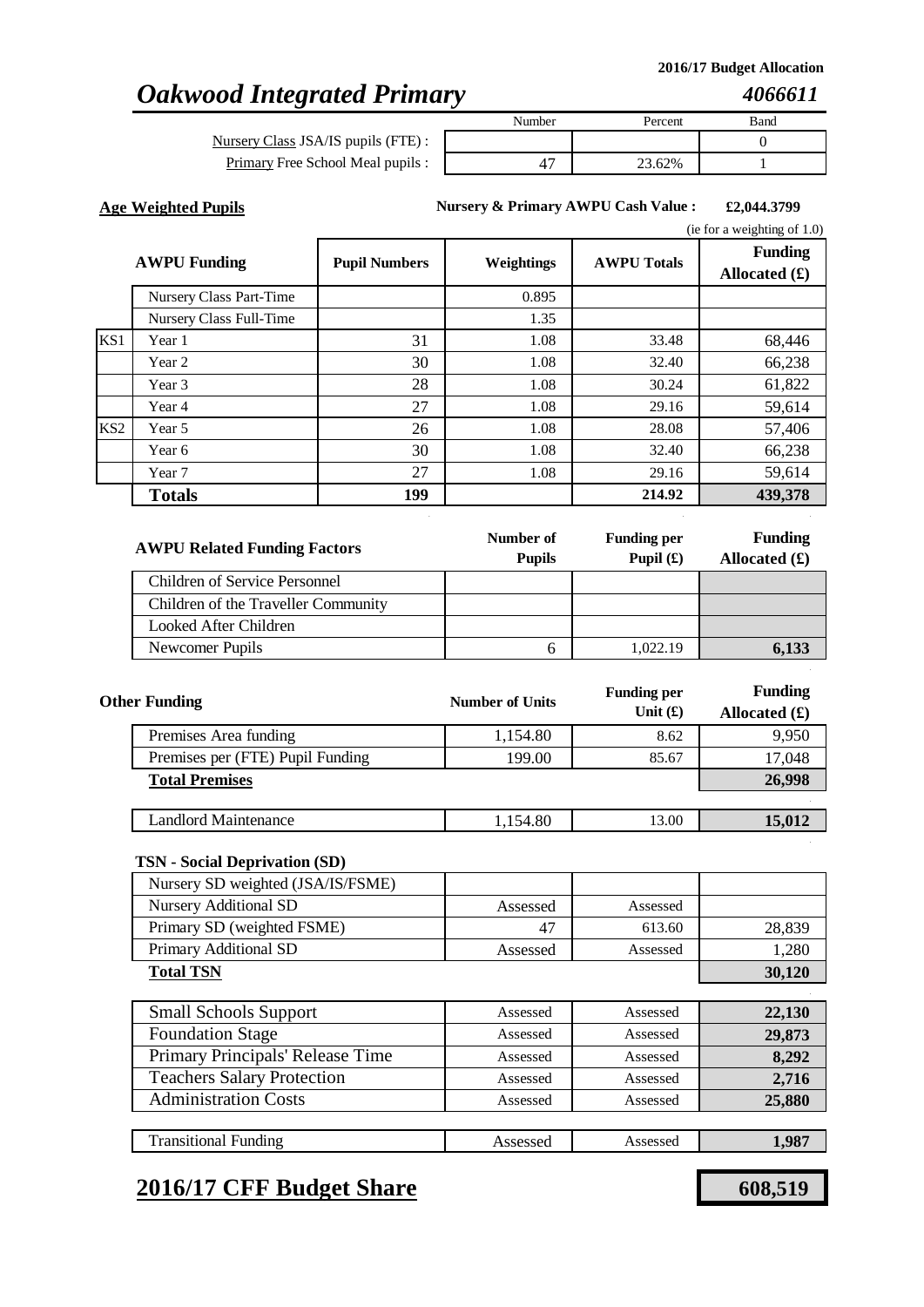# *Omagh Integrated Primary*

Nursery Class JSA/IS pupils (FTE) : Primary Free School Meal pupils :

| Number | Percent | Band |
|--------|---------|------|
|        | 15.38%  |      |
| 00     | 29.67%  |      |

**Age Weighted Pupils £2,044.3799 Nursery & Primary AWPU Cash Value :**

. . .

|                 |                         |                      |            |                    | (ie for a weighting of $1.0$ )    |
|-----------------|-------------------------|----------------------|------------|--------------------|-----------------------------------|
|                 | <b>AWPU Funding</b>     | <b>Pupil Numbers</b> | Weightings | <b>AWPU Totals</b> | <b>Funding</b><br>Allocated $(f)$ |
|                 | Nursery Class Part-Time | 26                   | 0.895      | 23.27              | 47,573                            |
|                 | Nursery Class Full-Time |                      | 1.35       |                    |                                   |
| KS1             | Year 1                  | 42                   | 1.08       | 45.36              | 92,733                            |
|                 | Year 2                  | 63                   | 1.08       | 68.04              | 139,100                           |
|                 | Year 3                  | 42                   | 1.08       | 45.36              | 92,733                            |
|                 | Year 4                  | 46                   | 1.08       | 49.68              | 101,565                           |
| KS <sub>2</sub> | Year 5                  | 51                   | 1.08       | 55.08              | 112,604                           |
|                 | Year 6                  | 44                   | 1.08       | 47.52              | 97,149                            |
|                 | Year 7                  | 49                   | 1.08       | 52.92              | 108,189                           |
|                 | <b>Totals</b>           | 363                  |            | 387.23             | 791,645                           |

| <b>AWPU Related Funding Factors</b> | Number of<br><b>Pupils</b> | <b>Funding per</b><br>Pupil $(\mathbf{\hat{E}})$ | <b>Funding</b><br>Allocated $(\pounds)$ |
|-------------------------------------|----------------------------|--------------------------------------------------|-----------------------------------------|
| Children of Service Personnel       |                            |                                                  |                                         |
| Children of the Traveller Community |                            | 1,022.19                                         | 1,022                                   |
| Looked After Children               |                            | 1,022.19                                         | 4,089                                   |
| Newcomer Pupils                     | 31                         | 1.022.19                                         | 31,688                                  |

| <b>Other Funding</b>             | <b>Number of Units</b> | <b>Funding per</b><br>Unit $(f)$ | <b>Funding</b><br>Allocated $(f)$ |
|----------------------------------|------------------------|----------------------------------|-----------------------------------|
| Premises Area funding            | 1,824.50               | 8.62                             | 15,720                            |
| Premises per (FTE) Pupil Funding | 350.00                 | 85.67                            | 29,984                            |
| <b>Total Premises</b>            |                        |                                  | 45,704                            |
|                                  |                        |                                  |                                   |
| Landlord Maintenance             | 1.824.50               | 13.00                            | 23,719                            |

### **TSN - Social Deprivation (SD)**

| Nursery SD weighted (JSA/IS/FSME) | 2.00     | 672.54   | 1,345  |
|-----------------------------------|----------|----------|--------|
| <b>Nursery Additional SD</b>      | Assessed | Assessed | 56     |
| Primary SD (weighted FSME)        | 100      | 613.60   | 61,360 |
| Primary Additional SD             | Assessed | Assessed | 2.724  |
| <b>Total TSN</b>                  | 65,485   |          |        |

| <b>Small Schools Support</b>      | Assessed | Assessed |        |
|-----------------------------------|----------|----------|--------|
| <b>Foundation Stage</b>           | Assessed | Assessed | 45,293 |
| Primary Principals' Release Time  | Assessed | Assessed |        |
| <b>Teachers Salary Protection</b> | Assessed | Assessed |        |
| <b>Administration Costs</b>       | Assessed | Assessed | 44,000 |
|                                   |          |          |        |
| <b>Transitional Funding</b>       | Assessed | Assessed |        |

### **2016/17 CFF Budget Share 1,052,645**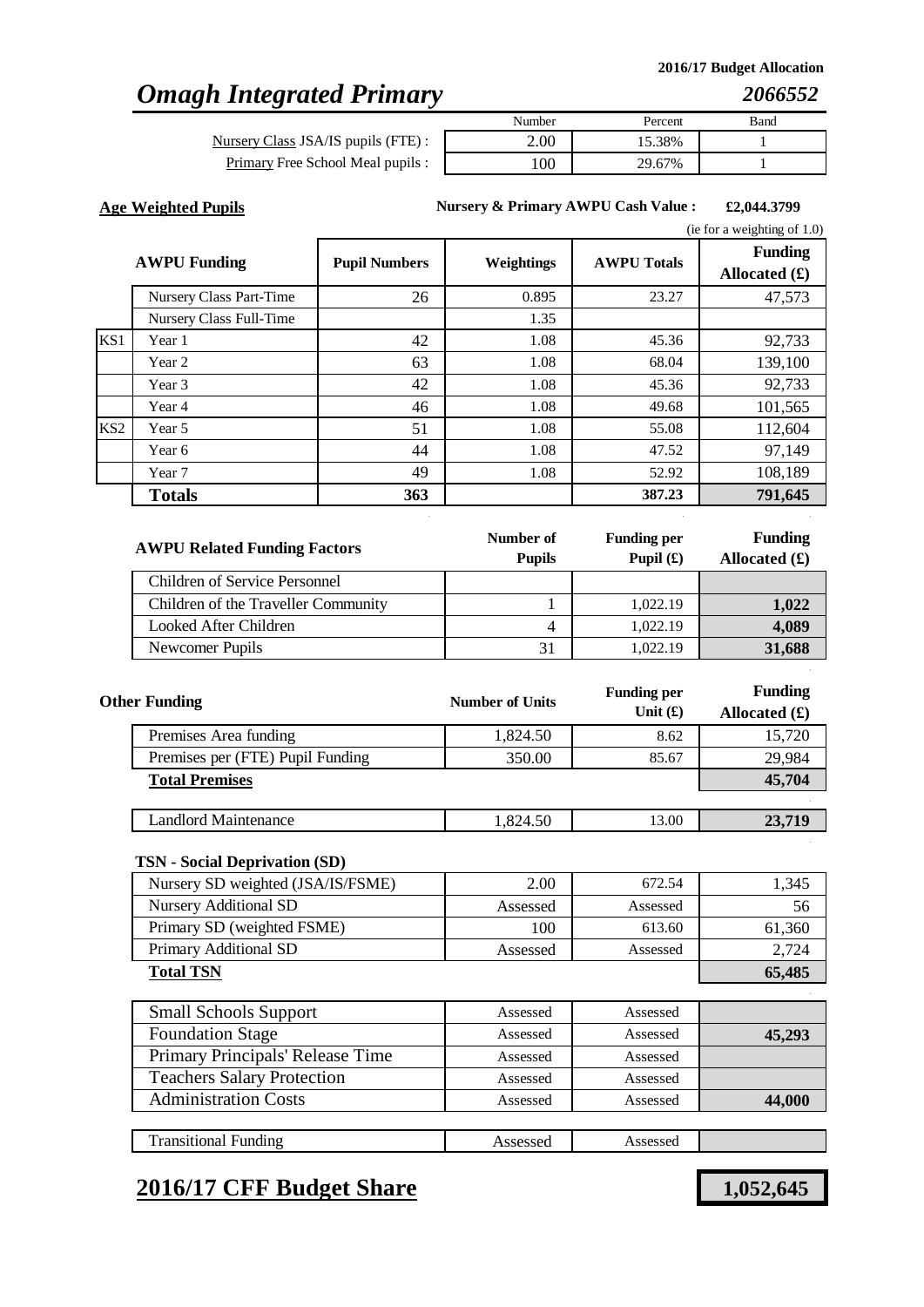# *Phoenix Integrated Primary*

Nursery Class JSA/IS pupils (FTE) : Primary Free School Meal pupils :

| Number | Percent | Band |
|--------|---------|------|
|        | 15.38%  |      |
|        | 38.95%  |      |

**Age Weighted Pupils £2,044.3799 Nursery & Primary AWPU Cash Value :**

. . .

|                 |                         |                      |            |                    | (ie for a weighting of $1.0$ )    |
|-----------------|-------------------------|----------------------|------------|--------------------|-----------------------------------|
|                 | <b>AWPU Funding</b>     | <b>Pupil Numbers</b> | Weightings | <b>AWPU Totals</b> | <b>Funding</b><br>Allocated $(f)$ |
|                 | Nursery Class Part-Time | 26                   | 0.895      | 23.27              | 47,573                            |
|                 | Nursery Class Full-Time |                      | 1.35       |                    |                                   |
| KS1             | Year 1                  | 30                   | 1.08       | 32.40              | 66,238                            |
|                 | Year 2                  | 28                   | 1.08       | 30.24              | 61,822                            |
|                 | Year 3                  | 30                   | 1.08       | 32.40              | 66,238                            |
|                 | Year 4                  | 28                   | 1.08       | 30.24              | 61,822                            |
| KS <sub>2</sub> | Year 5                  | 27                   | 1.08       | 29.16              | 59,614                            |
|                 | Year 6                  | 21                   | 1.08       | 22.68              | 46,367                            |
|                 | Year 7                  | 26                   | 1.08       | 28.08              | 57,406                            |
|                 | <b>Totals</b>           | 216                  |            | 228.47             | 467,079                           |

| <b>AWPU Related Funding Factors</b>  | Number of<br><b>Pupils</b> | <b>Funding per</b><br>Pupil $(\mathbf{\hat{E}})$ | <b>Funding</b><br>Allocated $(f)$ |
|--------------------------------------|----------------------------|--------------------------------------------------|-----------------------------------|
| <b>Children of Service Personnel</b> |                            |                                                  |                                   |
| Children of the Traveller Community  |                            |                                                  |                                   |
| Looked After Children                |                            | 1.022.19                                         | 3,067                             |
| Newcomer Pupils                      | 17.5                       | 1.022.19                                         | 17,888                            |

| <b>Other Funding</b>             | <b>Number of Units</b> | <b>Funding per</b><br>Unit $(f)$ | <b>Funding</b><br>Allocated $(f)$ |
|----------------------------------|------------------------|----------------------------------|-----------------------------------|
| Premises Area funding            | 1,227.50               | 8.62                             | 10,576                            |
| Premises per (FTE) Pupil Funding | 203.00                 | 85.67                            | 17,391                            |
| <b>Total Premises</b>            |                        |                                  | 27,967                            |
|                                  |                        |                                  |                                   |
| Landlord Maintenance             | 1,227.50               | 13.00                            | 15,958                            |

#### **TSN - Social Deprivation (SD)**

| Nursery SD weighted (JSA/IS/FSME) | 2.00     | 672.54   | 1,345  |
|-----------------------------------|----------|----------|--------|
| <b>Nursery Additional SD</b>      | Assessed | Assessed | 56     |
| Primary SD (weighted FSME)        |          | 613.60   | 47.431 |
| Primary Additional SD             | Assessed | Assessed | 8.326  |
| <b>Total TSN</b>                  |          |          | 57,158 |

| <b>Small Schools Support</b>      | Assessed | Assessed | 24,102 |
|-----------------------------------|----------|----------|--------|
| <b>Foundation Stage</b>           | Assessed | Assessed | 28,822 |
| Primary Principals' Release Time  | Assessed | Assessed | 9,031  |
| <b>Teachers Salary Protection</b> | Assessed | Assessed |        |
| <b>Administration Costs</b>       | Assessed | Assessed | 26,360 |
|                                   |          |          |        |

Assessed Assessed

### **2016/17 CFF Budget Share 677,431**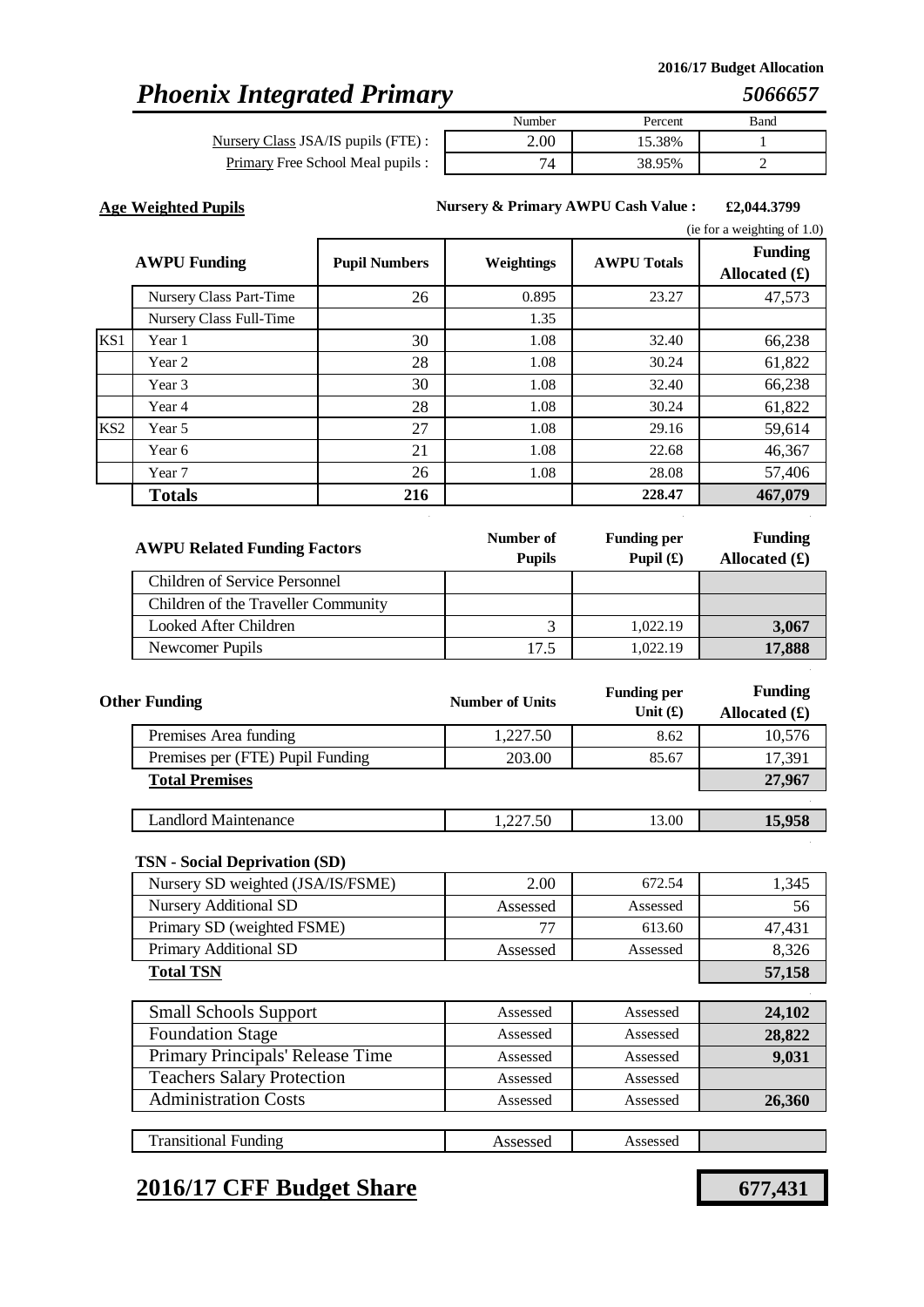# *Portadown Integrated Primary*

Nursery Class JSA/IS pupils (FTE) : Primary Free School Meal pupils :

| Number | Percent | Band |
|--------|---------|------|
|        | 16.36%  |      |
|        | 18.41%  |      |

**Age Weighted Pupils £2,044.3799 Nursery & Primary AWPU Cash Value :**

. . .

|                 |                                |                      |            |                    | (ie for a weighting of $1.0$ )          |
|-----------------|--------------------------------|----------------------|------------|--------------------|-----------------------------------------|
|                 | <b>AWPU Funding</b>            | <b>Pupil Numbers</b> | Weightings | <b>AWPU Totals</b> | <b>Funding</b><br>Allocated $(\pounds)$ |
|                 | Nursery Class Part-Time        | 55                   | 0.895      | 49.23              | 100,635                                 |
|                 | <b>Nursery Class Full-Time</b> |                      | 1.35       |                    |                                         |
| KS1             | Year 1                         | 62                   | 1.08       | 66.96              | 136,892                                 |
|                 | Year 2                         | 47                   | 1.08       | 50.76              | 103,773                                 |
|                 | Year 3                         | 45                   | 1.08       | 48.60              | 99,357                                  |
|                 | Year 4                         | 32                   | 1.08       | 34.56              | 70,654                                  |
| KS <sub>2</sub> | Year 5                         | 32                   | 1.08       | 34.56              | 70,654                                  |
|                 | Year 6                         | 32                   | 1.08       | 34.56              | 70,654                                  |
|                 | Year 7                         | 27                   | 1.08       | 29.16              | 59,614                                  |
|                 | <b>Totals</b>                  | 332                  |            | 348.39             | 712,231                                 |

| <b>AWPU Related Funding Factors</b>  | Number of<br><b>Pupils</b> | <b>Funding per</b><br>Pupil $(f)$ | <b>Funding</b><br>Allocated $(\pounds)$ |
|--------------------------------------|----------------------------|-----------------------------------|-----------------------------------------|
| <b>Children of Service Personnel</b> |                            |                                   |                                         |
| Children of the Traveller Community  |                            |                                   |                                         |
| Looked After Children                |                            |                                   |                                         |
| Newcomer Pupils                      | 33.5                       | 1.022.19                          | 34,243                                  |

| <b>Other Funding</b>             | <b>Number of Units</b> | <b>Funding per</b><br>Unit $(f)$ | <b>Funding</b><br>Allocated $(f)$ |
|----------------------------------|------------------------|----------------------------------|-----------------------------------|
| Premises Area funding            | 1,592.23               | 8.62                             | 13,719                            |
| Premises per (FTE) Pupil Funding | 304.50                 | 85.67                            | 26,086                            |
| <b>Total Premises</b>            |                        |                                  | 39,805                            |
|                                  |                        |                                  |                                   |
| <b>Landlord Maintenance</b>      | 1.592.23               | 13.00                            | 20,699                            |

### **TSN - Social Deprivation (SD)**

| Nursery SD weighted (JSA/IS/FSME) | 4.50     | 672.54   | 3,026  |
|-----------------------------------|----------|----------|--------|
| <b>Nursery Additional SD</b>      | Assessed | Assessed | 125    |
| Primary SD (weighted FSME)        |          | 613.60   | 31,294 |
| Primary Additional SD             | Assessed | Assessed | 1,389  |
| <b>Total TSN</b>                  | 35,835   |          |        |

| <b>Small Schools Support</b>      | Assessed | Assessed | 5,040  |
|-----------------------------------|----------|----------|--------|
| <b>Foundation Stage</b>           | Assessed | Assessed | 46,695 |
| Primary Principals' Release Time  | Assessed | Assessed | 1,888  |
| <b>Teachers Salary Protection</b> | Assessed | Assessed |        |
| <b>Administration Costs</b>       | Assessed | Assessed | 38,540 |
|                                   |          |          |        |
| <b>Transitional Funding</b>       | Assessed | Assessed | 2,042  |

### **2016/17 CFF Budget Share 937,017**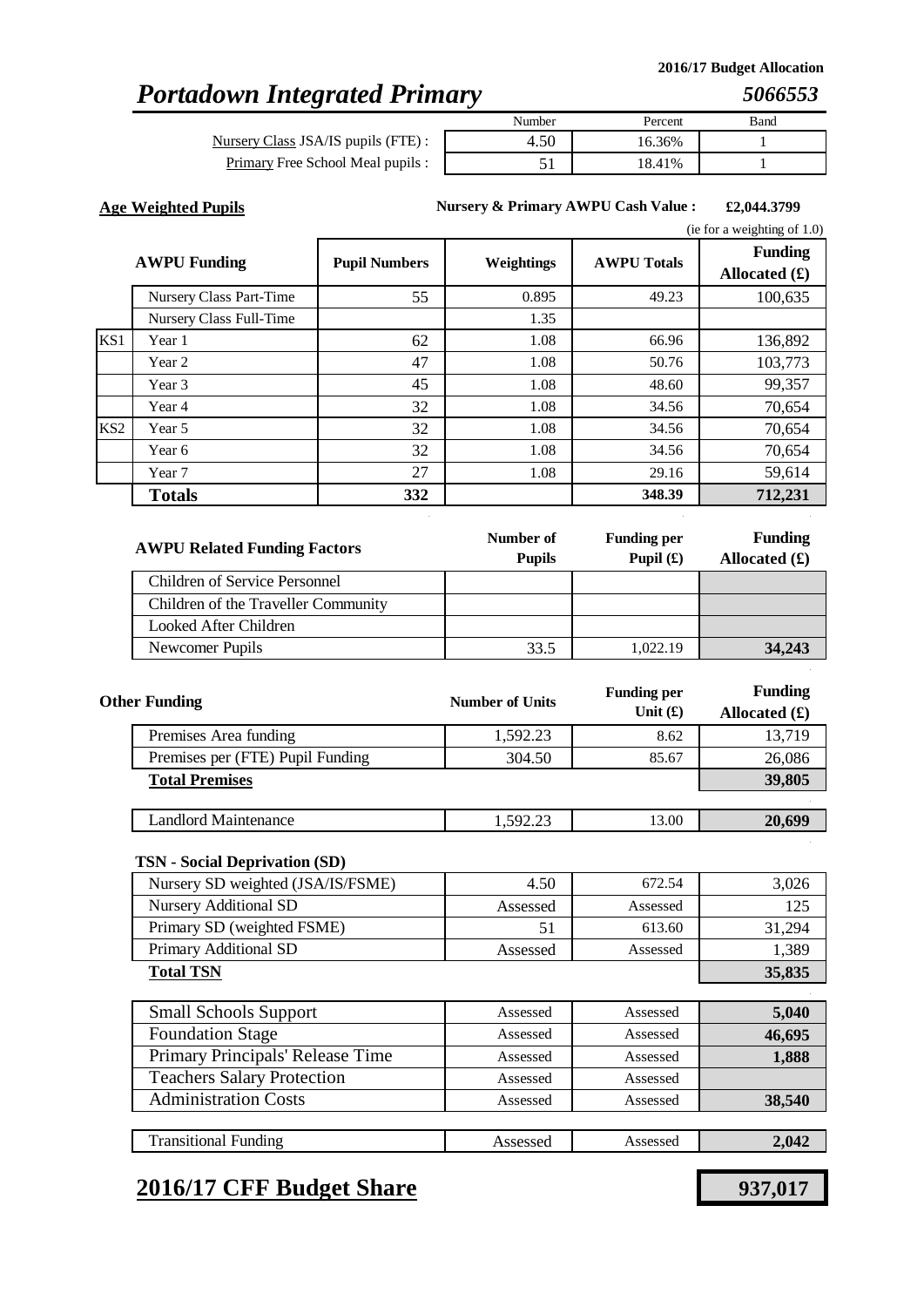# *Roe Valley Integrated Primary*

Nursery Class JSA/IS pupils (FTE) : Primary Free School Meal pupils :

| Number |  | Percent | Band |  |
|--------|--|---------|------|--|
|        |  |         |      |  |
|        |  | 37.06%  |      |  |

**Age Weighted Pupils £2,044.3799 Nursery & Primary AWPU Cash Value :**

. . .

|                 |                         |                      |            |                    | (ie for a weighting of $1.0$ )    |
|-----------------|-------------------------|----------------------|------------|--------------------|-----------------------------------|
|                 | <b>AWPU Funding</b>     | <b>Pupil Numbers</b> | Weightings | <b>AWPU Totals</b> | <b>Funding</b><br>Allocated $(f)$ |
|                 | Nursery Class Part-Time |                      | 0.895      |                    |                                   |
|                 | Nursery Class Full-Time |                      | 1.35       |                    |                                   |
| KS1             | Year 1                  | 26                   | 1.08       | 28.08              | 57,406                            |
|                 | Year 2                  | 24                   | 1.08       | 25.92              | 52,990                            |
|                 | Year 3                  | 19                   | 1.08       | 20.52              | 41,951                            |
|                 | Year 4                  | 30                   | 1.08       | 32.40              | 66,238                            |
| KS <sub>2</sub> | Year 5                  | 21                   | 1.08       | 22.68              | 46,367                            |
|                 | Year 6                  | 30                   | 1.08       | 32.40              | 66,238                            |
|                 | Year 7                  | 20                   | 1.08       | 21.60              | 44,159                            |
|                 | <b>Totals</b>           | 170                  |            | 183.60             | 375,348                           |

| <b>AWPU Related Funding Factors</b> | Number of<br><b>Pupils</b> | <b>Funding per</b><br>Pupil $(f)$ | <b>Funding</b><br>Allocated $(\mathbf{\hat{x}})$ |
|-------------------------------------|----------------------------|-----------------------------------|--------------------------------------------------|
| Children of Service Personnel       |                            |                                   |                                                  |
| Children of the Traveller Community |                            |                                   |                                                  |
| Looked After Children               |                            | 1.022.19                          | 5,111                                            |
| Newcomer Pupils                     |                            |                                   |                                                  |

| <b>Other Funding</b>             | <b>Number of Units</b> | <b>Funding per</b><br>Unit $(f)$ | <b>Funding</b><br>Allocated $(f)$ |
|----------------------------------|------------------------|----------------------------------|-----------------------------------|
| Premises Area funding            | 873.63                 | 8.62                             | 7,527                             |
| Premises per (FTE) Pupil Funding | 170.00                 | 85.67                            | 14,564                            |
| <b>Total Premises</b>            |                        |                                  | 22,091                            |
|                                  |                        |                                  |                                   |
| Landlord Maintenance             | 873.63                 | 13.00                            | 11,357                            |

### **TSN - Social Deprivation (SD)**

| $\frac{1}{2}$                     |          |          |        |
|-----------------------------------|----------|----------|--------|
| Nursery SD weighted (JSA/IS/FSME) |          |          |        |
| <b>Nursery Additional SD</b>      | Assessed | Assessed |        |
| Primary SD (weighted FSME)        | 65       | 613.60   | 39,976 |
| Primary Additional SD             | Assessed | Assessed | 7,017  |
| <b>Total TSN</b>                  |          |          | 46,993 |
|                                   |          |          |        |
| <b>Small Schools Support</b>      | Assessed | Assessed | 28,484 |
| <b>Foundation Stage</b>           | Assessed | Assessed | 26,018 |
| Primary Principals' Release Time  | Assessed | Assessed | 10,673 |
| <b>Teachers Salary Protection</b> | Assessed | Assessed |        |
| <b>Administration Costs</b>       | Assessed | Assessed | 22,400 |

| Transitional<br>. Funding. | 000C |  |
|----------------------------|------|--|
|                            |      |  |

### **2016/17 CFF Budget Share 548,476**

Assessed Assessed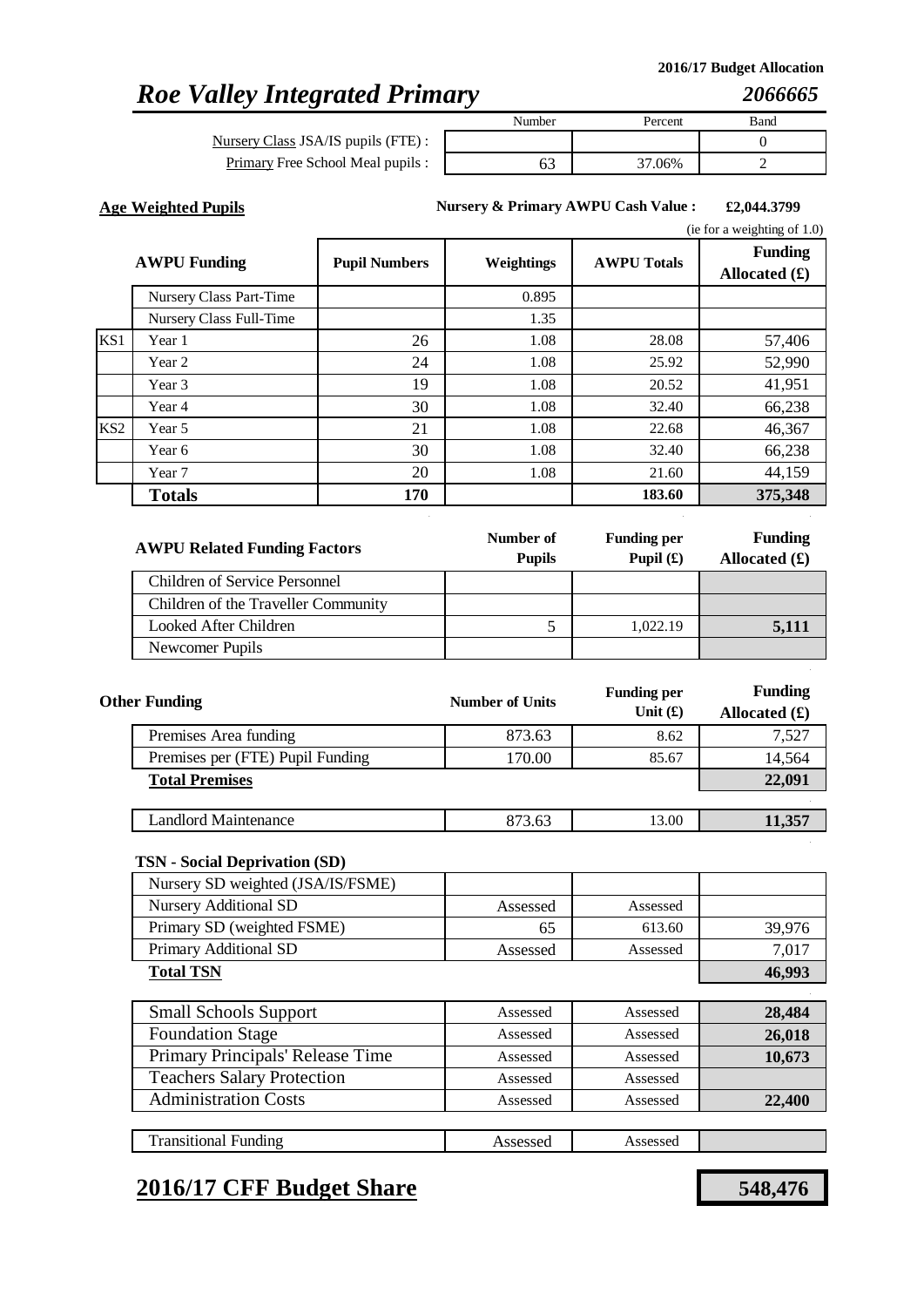# *Rowandale Integrated Primary*

Nursery Class JSA/IS pupils (FTE) : Primary Free School Meal pupil

|                 | Number | Percent | Band |
|-----------------|--------|---------|------|
| $\mathbf{E})$ : |        |         |      |
| ls :            | I 0    | 7.41%   |      |

**Age Weighted Pupils £2,044.3799 Nursery & Primary AWPU Cash Value :**

. . .

|                 | <b>AWPU Funding</b>     | <b>Pupil Numbers</b> | Weightings | <b>AWPU Totals</b> | <b>Funding</b><br>Allocated $(\pounds)$ |
|-----------------|-------------------------|----------------------|------------|--------------------|-----------------------------------------|
|                 | Nursery Class Part-Time |                      | 0.895      |                    |                                         |
|                 | Nursery Class Full-Time |                      | 1.35       |                    |                                         |
| KS1             | Year 1                  | 42                   | 1.08       | 45.36              | 92,733                                  |
|                 | Year 2                  | 29                   | 1.08       | 31.32              | 64,030                                  |
|                 | Year 3                  | 33                   | 1.08       | 35.64              | 72,862                                  |
|                 | Year 4                  | 32                   | 1.08       | 34.56              | 70,654                                  |
| KS <sub>2</sub> | Year 5                  | 23                   | 1.08       | 24.84              | 50,782                                  |
|                 | Year 6                  | 28                   | 1.08       | 30.24              | 61,822                                  |
|                 | Year 7                  | 29                   | 1.08       | 31.32              | 64,030                                  |
|                 | <b>Totals</b>           | 216                  |            | 233.28             | 476,913                                 |

| <b>AWPU Related Funding Factors</b> | Number of<br><b>Pupils</b> | <b>Funding per</b><br>Pupil $(\mathbf{f})$ | <b>Funding</b><br>Allocated $(\pounds)$ |
|-------------------------------------|----------------------------|--------------------------------------------|-----------------------------------------|
| Children of Service Personnel       |                            |                                            |                                         |
| Children of the Traveller Community |                            |                                            |                                         |
| Looked After Children               |                            | 1,022.19                                   | 1,022                                   |
| Newcomer Pupils                     | −                          | 1,022.19                                   | 7.155                                   |

| <b>Other Funding</b>             | <b>Number of Units</b> | <b>Funding per</b><br>Unit $(f)$ | <b>Funding</b><br>Allocated $(\pounds)$ |
|----------------------------------|------------------------|----------------------------------|-----------------------------------------|
| Premises Area funding            | 990.00                 | 8.62                             | 8,530                                   |
| Premises per (FTE) Pupil Funding | 216.00                 | 85.67                            | 18,505                                  |
| <b>Total Premises</b>            |                        |                                  | 27,034                                  |
|                                  |                        |                                  |                                         |
| Landlord Maintenance             | 990.00                 | 13.00                            | 12,870                                  |

### **TSN - Social Deprivation (SD)**

| Nursery SD weighted (JSA/IS/FSME) |          |          |        |
|-----------------------------------|----------|----------|--------|
| <b>Nursery Additional SD</b>      | Assessed | Assessed |        |
| Primary SD (weighted FSME)        | 16       | 613.60   | 9,818  |
| Primary Additional SD             | Assessed | Assessed | 436    |
| <b>Total TSN</b>                  |          |          | 10,254 |
|                                   |          |          |        |

| <b>Small Schools Support</b>      | Assessed | Assessed | 18,405 |
|-----------------------------------|----------|----------|--------|
| <b>Foundation Stage</b>           | Assessed | Assessed | 33,377 |
| Primary Principals' Release Time  | Assessed | Assessed | 6,896  |
| <b>Teachers Salary Protection</b> | Assessed | Assessed |        |
| <b>Administration Costs</b>       | Assessed | Assessed | 27,920 |
|                                   |          |          |        |

### Assessed **Assessed 3,460** Transitional Funding

### **2016/17 CFF Budget Share 625,308**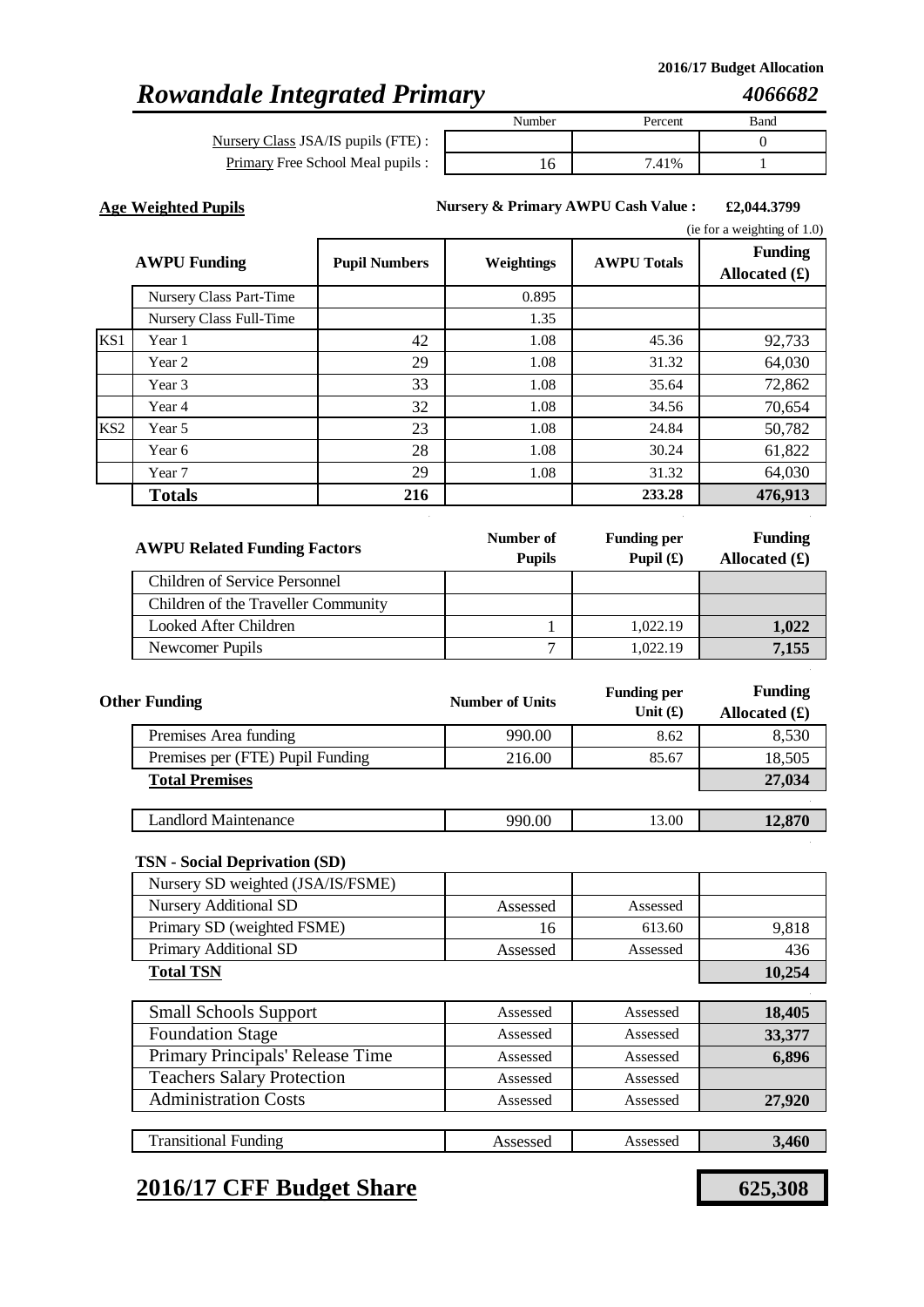### **2016/17 Budget Allocation**

### *Saints & Scholars Integrated Primary*

*5066578*

| Nursery Class JSA/IS pupils (FTE):      |  |
|-----------------------------------------|--|
| <b>Primary Free School Meal pupils:</b> |  |

|             | Number | Percent | Band |
|-------------|--------|---------|------|
| ils (FTE):  | .00.   | 15.38%  |      |
| al pupils : |        | 24.04%  |      |
|             |        |         |      |

**Age Weighted Pupils £2,044.3799 Nursery & Primary AWPU Cash Value :**

. . .

|                 |                         |                      |            |                    | (ie for a weighting of $1.0$ )    |
|-----------------|-------------------------|----------------------|------------|--------------------|-----------------------------------|
|                 | <b>AWPU Funding</b>     | <b>Pupil Numbers</b> | Weightings | <b>AWPU Totals</b> | <b>Funding</b><br>Allocated $(f)$ |
|                 | Nursery Class Part-Time |                      | 0.895      |                    |                                   |
|                 | Nursery Class Full-Time | 26                   | 1.35       | 35.10              | 71,758                            |
| KS1             | Year 1                  | 39                   | 1.08       | 42.12              | 86,109                            |
|                 | Year 2                  | 27                   | 1.08       | 29.16              | 59,614                            |
|                 | Year 3                  | 28                   | 1.08       | 30.24              | 61,822                            |
|                 | Year 4                  | 30                   | 1.08       | 32.40              | 66,238                            |
| KS <sub>2</sub> | Year 5                  | 30                   | 1.08       | 32.40              | 66,238                            |
|                 | Year 6                  | 23                   | 1.08       | 24.84              | 50,782                            |
|                 | Year 7                  | 31                   | 1.08       | 33.48              | 68,446                            |
|                 | <b>Totals</b>           | 234                  |            | 259.74             | 531,007                           |

| <b>AWPU Related Funding Factors</b> | Number of<br><b>Pupils</b> | <b>Funding per</b><br>Pupil $(\mathbf{f})$ | <b>Funding</b><br>Allocated $(\pounds)$ |
|-------------------------------------|----------------------------|--------------------------------------------|-----------------------------------------|
| Children of Service Personnel       |                            |                                            |                                         |
| Children of the Traveller Community |                            |                                            |                                         |
| Looked After Children               |                            | 1.022.19                                   | 5,111                                   |
| Newcomer Pupils                     |                            | 1.022.19                                   | 13,288                                  |

| <b>Other Funding</b>             | <b>Number of Units</b> | <b>Funding per</b><br>Unit $(f)$ | <b>Funding</b><br>Allocated $(f)$ |
|----------------------------------|------------------------|----------------------------------|-----------------------------------|
| Premises Area funding            | 1,798.70               | 8.62                             | 15,498                            |
| Premises per (FTE) Pupil Funding | 234.00                 | 85.67                            | 20,047                            |
| <b>Total Premises</b>            |                        |                                  | 35,544                            |
|                                  |                        |                                  |                                   |
| Landlord Maintenance             | 1,798.70               | 13.00                            | 23,383                            |

#### **TSN - Social Deprivation (SD)**

| Nursery SD weighted (JSA/IS/FSME) | 4.00     | 672.54   | 2,690  |
|-----------------------------------|----------|----------|--------|
| <b>Nursery Additional SD</b>      | Assessed | Assessed |        |
| Primary SD (weighted FSME)        | 50       | 613.60   | 30,680 |
| Primary Additional SD             | Assessed | Assessed | 1,362  |
| <b>Total TSN</b>                  |          |          | 34,844 |

| <b>Small Schools Support</b>      | Assessed | Assessed | 20,158 |
|-----------------------------------|----------|----------|--------|
| <b>Foundation Stage</b>           | Assessed | Assessed | 31,625 |
| Primary Principals' Release Time  | Assessed | Assessed | 7,553  |
| <b>Teachers Salary Protection</b> | Assessed | Assessed |        |
| <b>Administration Costs</b>       | Assessed | Assessed | 30,080 |
|                                   |          |          |        |
| <b>Transitional Funding</b>       | Assessed | Assessed |        |

### **2016/17 CFF Budget Share 732,594**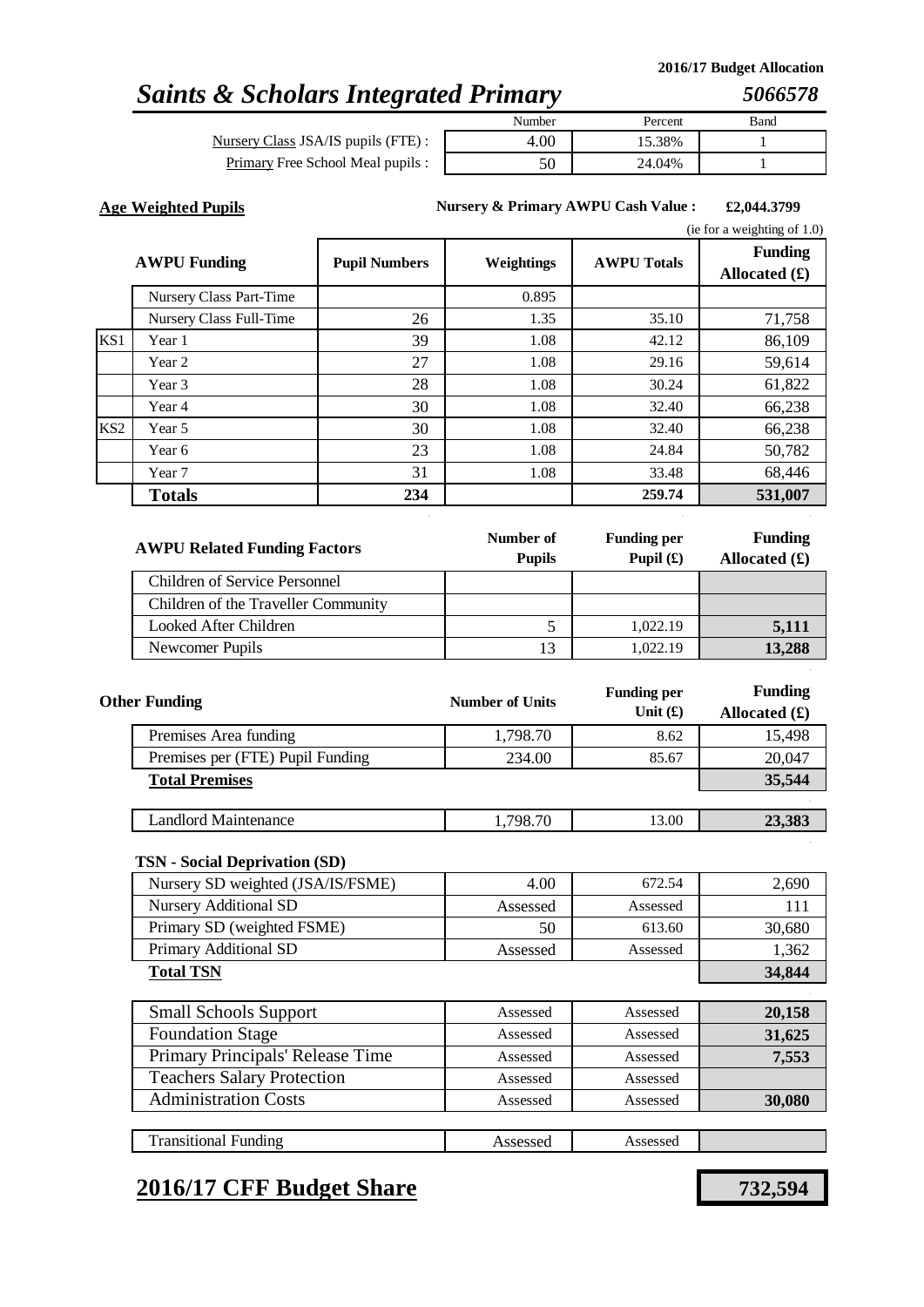# *Spires Integrated Primary*

Nursery Class JSA/IS pupils (FTE) : Primary Free School Meal pupils :

| Number | Percent | Band |
|--------|---------|------|
|        |         |      |
|        | 23.40%  |      |

**Age Weighted Pupils £2,044.3799 Nursery & Primary AWPU Cash Value :**

. . .

|                 |                         |                      |            |                    | (ie for a weighting of $1.0$ )    |
|-----------------|-------------------------|----------------------|------------|--------------------|-----------------------------------|
|                 | <b>AWPU Funding</b>     | <b>Pupil Numbers</b> | Weightings | <b>AWPU Totals</b> | <b>Funding</b><br>Allocated $(f)$ |
|                 | Nursery Class Part-Time |                      | 0.895      |                    |                                   |
|                 | Nursery Class Full-Time |                      | 1.35       |                    |                                   |
| KS <sub>1</sub> | Year 1                  | 27                   | 1.08       | 29.16              | 59,614                            |
|                 | Year 2                  | 29                   | 1.08       | 31.32              | 64,030                            |
|                 | Year 3                  | 22                   | 1.08       | 23.76              | 48,574                            |
|                 | Year 4                  | 29                   | 1.08       | 31.32              | 64,030                            |
| KS <sub>2</sub> | Year 5                  | 30                   | 1.08       | 32.40              | 66,238                            |
|                 | Year 6                  | 22                   | 1.08       | 23.76              | 48,574                            |
|                 | Year 7                  | 29                   | 1.08       | 31.32              | 64,030                            |
|                 | <b>Totals</b>           | 188                  |            | 203.04             | 415,091                           |

| <b>AWPU Related Funding Factors</b> | Number of<br><b>Pupils</b> | <b>Funding per</b><br>Pupil $(\mathbf{\hat{E}})$ | <b>Funding</b><br>Allocated $(\mathbf{\hat{f}})$ |
|-------------------------------------|----------------------------|--------------------------------------------------|--------------------------------------------------|
| Children of Service Personnel       |                            |                                                  |                                                  |
| Children of the Traveller Community |                            |                                                  |                                                  |
| Looked After Children               |                            | 1.022.19                                         | 2,044                                            |
| Newcomer Pupils                     |                            | 1.022.19                                         | 3,067                                            |

| <b>Other Funding</b>             | <b>Number of Units</b> | <b>Funding per</b><br>Unit $(f)$ | <b>Funding</b><br>Allocated $(f)$ |
|----------------------------------|------------------------|----------------------------------|-----------------------------------|
| Premises Area funding            | 1,042.00               | 8.62                             | 8,978                             |
| Premises per (FTE) Pupil Funding | 188.00                 | 85.67                            | 16,106                            |
| <b>Total Premises</b>            |                        |                                  | 25,084                            |
|                                  |                        |                                  |                                   |
| <b>Landlord Maintenance</b>      | 1,042.00               | 13.00                            | 13,546                            |

### **TSN - Social Deprivation (SD)**

Administration Costs

| Nursery SD weighted (JSA/IS/FSME) |          |          |        |
|-----------------------------------|----------|----------|--------|
| <b>Nursery Additional SD</b>      | Assessed | Assessed |        |
| Primary SD (weighted FSME)        | 44       | 613.60   | 26,998 |
| Primary Additional SD             | Assessed | Assessed | 1,199  |
| <b>Total TSN</b>                  |          |          | 28,197 |
|                                   |          |          |        |
| <b>Small Schools Support</b>      | Assessed | Assessed | 24,540 |
| <b>Foundation Stage</b>           | Assessed | Assessed | 28,121 |
| Primary Principals' Release Time  | Assessed | Assessed | 9,195  |
| <b>Teachers Salary Protection</b> | Assessed | Assessed | 3,189  |

| <b>Transitional Funding</b> |  |
|-----------------------------|--|
|                             |  |

# **2016/17 CFF Budget Share 576,633**

Assessed Assessed **24,560**

Assessed Assessed